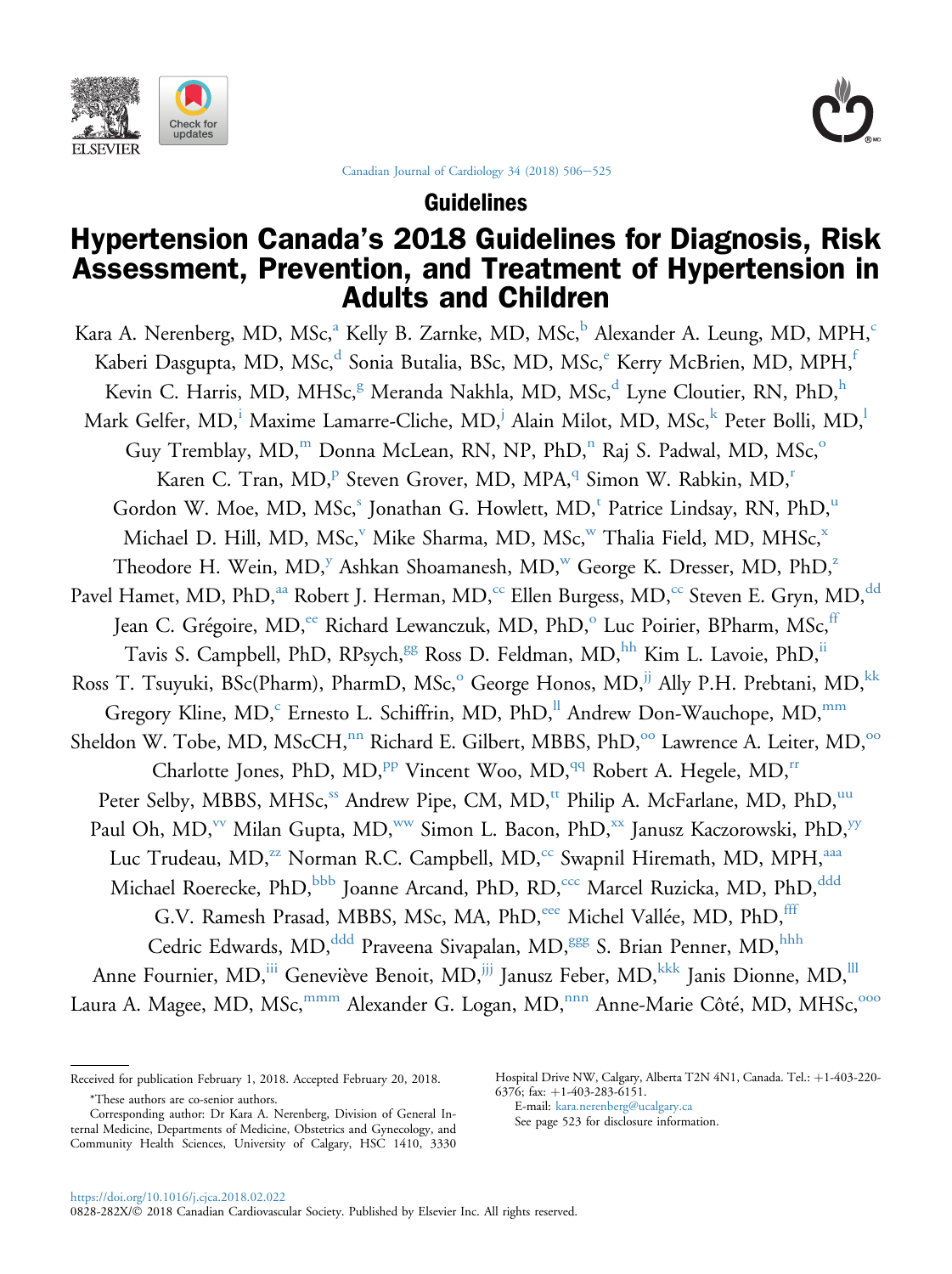# Evelyne Rey, MD, MSc, <sup>ppp</sup> Tabassum Firoz, MD, MSc, <sup>qqq</sup> Laura M. Kuyper, MD,<sup>rrr</sup> Jonathan Y. Gabor, MSc, MD,<sup>sss</sup> Raymond R. Townsend, MD,<sup>ttt</sup> Doreen M. Rabi, MD, MSc,<sup>c,e,</sup>[\\*](#page-0-0) and Stella S. Daskalopoulou, MD, MSc, DIC, PhD;<sup>22,[\\*](#page-0-0)</sup> for Hypertension Canada

a Division of General Internal Medicine, Departments of Medicine, Obstetrics and Gynecology, Community Health Sciences, University of Calgary, Calgary, Alberta, Canada; <sup>b</sup>O'Brien Institute for Public Health and Cumming School of Medicine, University of Calgary, Calgary, Alberta, Canada; <sup>c</sup>Division of Endocrinology and<br>Metabolism, Department of Medicine, University of Calgary, Ca McGill University and Research Institute of the McGill University Health Centre, Montreal, Quebec, Canada; <sup>e</sup> Departments of Medicine and Community Health Sciences, O'Brien Institute for Public Health and Libin Cardiovascular Institute, Cumming School of Medicine, Calgary, Alberta, Canada; <sup>I</sup> Cumming School of Medicine, University of Calgary, Calgary, Alberta, Canada; <sup>g</sup> Department of Pediatrics, University of British Columbia, Vancouver, British Columbia, Canada; <sup>h</sup> Department of Nursing,<br>Université du Québec à Trois-Rivières, Trois-Rivières, Que Canada; <sup>j</sup> Université de Montréal, Montréal, Quebec, Canada; <sup>k</sup> Department of Medicine, Université Laval, Québec, Quebec, Canada; <sup>i</sup> McMaster University, Hamilton, Ontario, Canada; "CHU-Québec-Hopital St. Sacrement, Québec, Quebec, Canada; "Alberta Health Services and Covenant Health, Edmonton, Alberta, Canada; Department of Medicine, Faculty of Medicine and Dentistry, University of Alberta, Edmonton, Alberta, Canada; <sup>p</sup> Department of Medicine, University of British Columbia, Vancouver, British Columbia, Canada; <sup>a</sup> McGill Comprehensive Health Improvement Program (CHIP), Montreal, Quebec, Canada; <sup>r</sup> Vancouver Hospital, University of British Columbia, Vancouver, British Columbia, Canada; 'St Michael's Hospital, University of Toronto, Toronto, Ontario, Canada; <sup>t</sup> Departments of .<br>Medicine and Cardiac Sciences, University of Calgary, Calgary, Alberta, Canada; "Director of Stroke, Heart and Stroke Foundation of Canada, Adjunct Faculty, Institute of Health Policy, Management and Evaluation, University of Toronto, Toronto, Ontario, Čanada; <sup>v</sup> Department of Clinical Neurosciences, Hotchkiss Brain Institute, Cumming School of Medicine, University of Calgary, Calgary, Alberta, Canada; "McMaster University, Hamilton Health Sciences, Population Health Research Institute, Hamilton, Ontario, Canada; <sup>x</sup> University of British Columbia, Vancouver Stroke Program, Vancouver, British Columbia, Canada; <sup>y</sup> McGill University, Stroke Prevention Clinic, Montreal General Hospital, Montreal, Quebec, Canada; <sup>z</sup> Schulich School of Medicine and Dentistry, Western University, London, Ontario, Canada; <sup>aa</sup> Faculté de Médicine, Université de Montréal, Montréal, Quebec, Canada; "Department of Medicine, Cumming School of Medicine, University of Calgary, Calgary, Alberta, Canada;<br><sup>dd</sup> Department of Medicine, Western University, London, Ont Behavioural Medicine Centre, CIUSSS-NIM, Hôpital du Sacré-Coeur de Montréal, Montréal, Quebec, Canada; <sup>jj</sup>CHUM, University of Montreal, Montreal, Quebec, Canada; <sup>kk</sup> Internal Medicine, Endocrinology and Metabolism, McMaster University, Hamilton, Ontario, Canada; <sup>u</sup> Jewish General Hospital, McGill University, Montreal, Quebec, Canada; <sup>mm</sup> LifeLabs Inc, McMaster University, Hamilton, Ontario, Canada; <sup>mn</sup> University of Toronto, Toronto, Ontario, and Northern Ontario School of Medicine, Sudbury, Ontario, Canada; <sup>oo</sup> University of Toronto, Division of Endocrinology, St Michael's Hospital, Toronto, Ontario, Canada; <sup>pp</sup> Department of Medicine, UBC Southern Medical Program, Kelowna, British Columbia, Canada; <sup>94</sup> University of Manitoba, Winnipeg, Manitoba, Canada; <sup>17</sup> Departments of Medicine (Division of Endocrinology) and Biochemistry, Western University, London, Ontario, Canada; <sup>is</sup> Centre for Addiction and Mental Health, University of Toronto, Toronto, Ontario, Canada; "University of Ottawa Heart Institute, Faculty of Medicine, University of Ottawa, Ottawa, Ontario, Canada; ""Division of Nephrology, St Michael's Hospital, University of Toronto, Toronto, Ontario, Canada; <sup>vv</sup> University Health Network, Toronto Rehab and Peter Munk Cardiac Centre, Toronto, Ontario, Canada;<br><sup>ww</sup> Department of Medicine, McMaster University, Hamilton, Ontario, a Exercise Science, Concordia University, and Montreal Behavioural Medicine Centre, CIUSSS-NIM, Hôpital du Sacré-Coeur de Montréal, Montréal, Quebec, Canada;<br><sup>yy</sup> Department of Family and Emergency Medicine, Université de Mo Medicine, McGill University, Montréal, Quebec, Canada; <sup>aaa</sup> University of Ottawa and the Ottawa Hospital Research Institute, Ottawa, Ontario, Canada; <sup>bbb </sup>Institute for Mental Health Policy Research, Centre for Addiction and Mental Health, Dalla Lana School of Public Health, University of Toronto, Toronto, Ontario, Canada; <sup>ccc</sup> Faculty of Health Sciences, University of Ontario Institute of Technology, Oshawa, Ontario, Canada; <sup>ddd</sup> Division of Nephrology, Department of Medicine, University of Ottawa, Ottawa, Ontario, Canada; <sup>see</sup> University of Toronto, Toronto, Ontario, Canada; <sup>III</sup> Hôpital Maisonneuve-Rosemont, Université de Montréal, Montréal, Quebec, Canada;<br><sup>ggg</sup> Division of General Internal Medicine, University Justine, Universite de Montreal, Montreal, Quebec, Canada; <sup>kkk</sup> Children's Hospital of Eastern Ontario, Ottawa, Ontario, Canada; <sup>Ill</sup> Department of Pediatrics, Division of Nephrology, University of British Columbia, BC Children's Hospital, Vancouver, British Columbia, Canada; mmmDepartment of Women and Children's Health, St Thomas' Hospital, London, and Department of Life Course Sciences, Faculty of Life Sciences and Medicine, King's College London, London, United Kingdom; <sup>nnn</sup> Mount Sinai Hospital, Toronto, Ontario, Canada; <sup>ooo</sup>Université de Sherbrooke, Sherbrooke, Quebec, Canada; <sup>ppp</sup>CHU Sainte-Justine, University of Montreal, Montreal, Quebec, Canada; <sup>494</sup> Department of Medicine, The Warren Alpert Medical School of Brown University, Providence, Rhode Island, USA; <sup>rr</sup> University of British Columbia, Vancouver, British Columbia, Canada; <sup>ass</sup>Interlake-Eastern Regional Healthy Authority, Concordia Hospital, Winnipeg, Manitoba, Canada; <sup>ttt</sup> Perelman School of Medicine, University of Pennsylvania, Philadelphia, Pennsylvania, USA

#### ABSTRACT

Hypertension Canada provides annually updated, evidence-based guidelines for the diagnosis, assessment, prevention, and treatment of hypertension in adults and children. This year, the adult and pediatric guidelines are combined in one document. The new 2018 pregnancy-specific hypertension guidelines are published separately. For 2018, 5 new guidelines are introduced, and 1 existing guideline on the blood pressure thresholds and targets in the setting of thrombolysis for acute ischemic stroke is revised. The use of validated wrist devices for the estimation of blood pressure in individuals with large

Hypertension is one of the most common chronic diseases affecting Canadians across their lifespan—from approximately [2](#page-17-0)% of children and adolescents, $\frac{1}{2}$  $\frac{1}{2}$  $\frac{1}{2}$  to 7% of pregnant women,<sup>2</sup> to 25% of the adult population.<sup>[3](#page-17-0)</sup> Hypertension has broad effects on the health of Canadians because of its association

#### **RÉSUMÉ**

Chaque année Hypertension Canada publie une mise à jour de ses lignes directrices fondées sur des données probantes relatives au diagnostic, à l'évaluation, à la prévention et au traitement de l'hypertension chez l'adulte et l'enfant. Cette année, les lignes directrices applicables aux adultes et aux enfants sont combinées en un seul document. Les nouvelles lignes directrices 2018 portant précisément sur l'hypertension pendant la grossesse sont publiées séparément. Pour 2018, cinq nouvelles lignes directrices sont présentées, et une ligne directrice existante portant sur les seuils et les cibles de pression

with obesity (from childhood to adulthood) $3,4$  as well chronic kidney disease, cardiovascular disease, and death.<sup>[3,5,6](#page-17-0)</sup> Management of hypertension in children and adults centres around behavioural changes as well as pharmacotherapy, and is highly informed by individual cardiovascular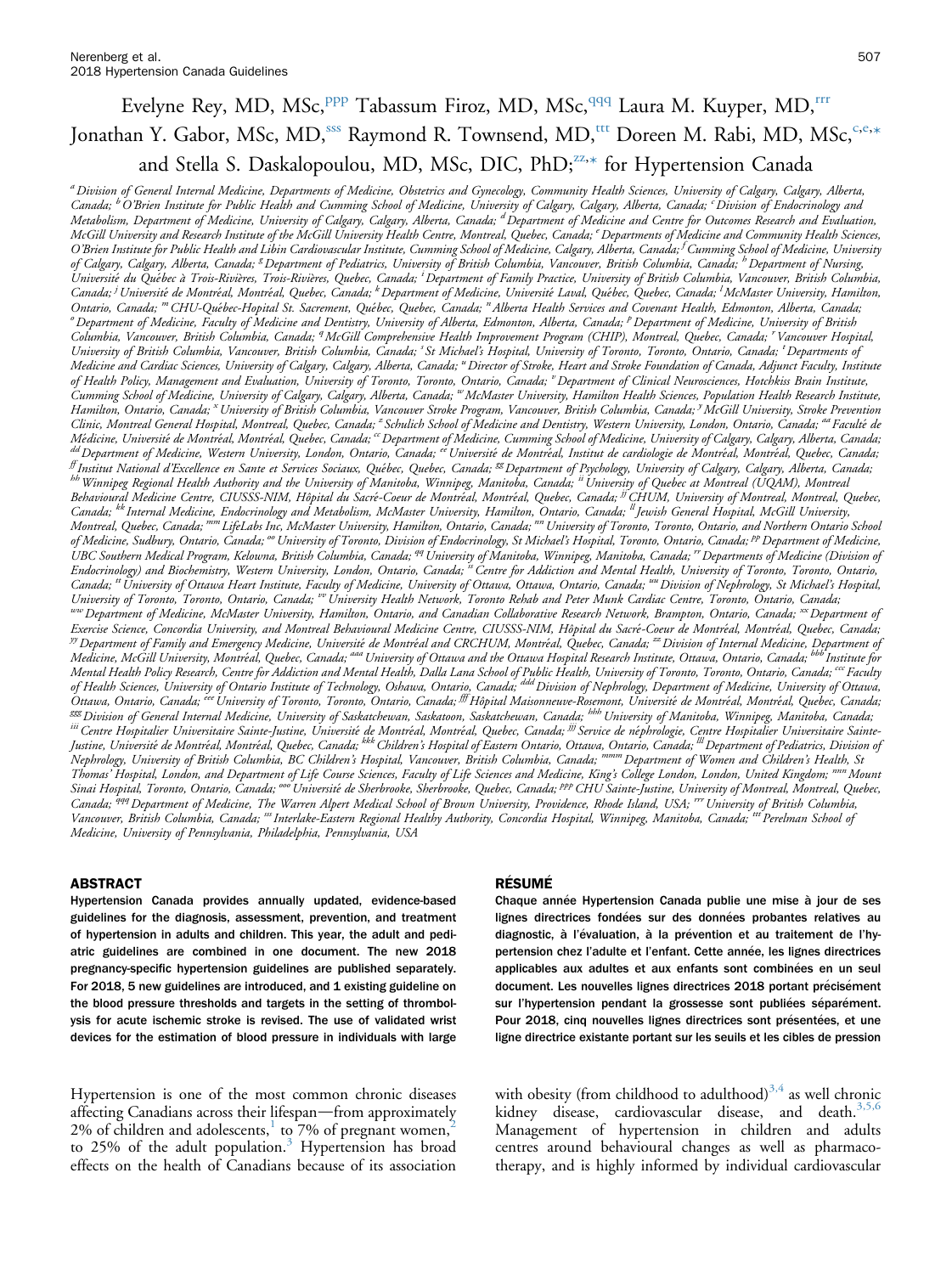arm circumference is now included. Guidance is provided for the follow-up measurements of blood pressure, with the use of standardized methods and electronic (oscillometric) upper arm devices in individuals with hypertension, and either ambulatory blood pressure monitoring or home blood pressure monitoring in individuals with white coat effect. We specify that all individuals with hypertension should have an assessment of global cardiovascular risk to promote health behaviours that lower blood pressure. Finally, an angiotensin receptor-neprilysin inhibitor combination should be used in place of either an angiotensin-converting enzyme inhibitor or angiotensin receptor blocker in individuals with heart failure (with ejection fraction  $<$  40%) who are symptomatic despite appropriate doses of guidelinedirected heart failure therapies. The specific evidence and rationale underlying each of these guidelines are discussed.

risk. Hypertension Canada continues to recommend a riskbased approach for treatment thresholds and targets, placing a strong emphasis on cardiovascular risk assessment not only for the purpose of therapeutic decision-making but also to engage and educate patients in risk reduction strategies. This year, adult and pediatric guidelines have been consolidated into a single clinical practice guidelines document. Hypertension Canada's 2018 pregnancy-specific hypertension guidelines are published separately.

Hypertension Canada (formerly the Canadian Hypertension Education Program) has been producing annuallyupdated, evidence-based guidelines for health care providers since 1999. Updated guidelines (new, revised, and existing) are presented herein, along with discussion of the supporting evidence for the new and revised guidelines. Evidence along with corresponding references pertaining to previously established guidelines are available in previous publications,  $7-36$  and online ([guidelines.hypertension.ca](http://guidelines.hypertension.ca)).

The guidelines are intended to provide a framework for evidence-based care of hypertension and do not supplant clinical judgement. Practitioners are advised to consider patient preferences, values, and clinical circumstances when determining how to best apply these guidelines to individual patients.<sup>3</sup>

#### Methods

Hypertension Canada's guidelines are developed annually through a highly structured and systematic process designed to minimize bias. Hypertension Canada's guideline process has been externally reviewed and is in concordance with the Appraisal of Guidelines for Research and Evaluation II (AGREE II) instrument for guideline development [\(guidelines.hypertension.ca/about/overview-process](http://guidelines.hypertension.ca/about/overview-process)).[38](#page-18-0) The Hypertension Canada Guidelines Committee (HCGC) is comprised of a multidisciplinary panel of content as well as

artérielle dans le contexte de la thrombolyse dans un cas d'accident vasculaire cérébral ischémique aigu est révisée. L'utilisation de tensiomètres-bracelets validés pour l'estimation de la pression artérielle chez les personnes dont le bras a une circonférence élevée est à présent incluse. Des indications sont données pour les mesures de la pression artérielle dans le cadre d'un suivi à l'aide de méthodes normalisées et de dispositifs électroniques (oscillométriques) positionnés au niveau du bras chez les personnes hypertendues, ainsi que de la surveillance de la pression artérielle ambulatoire ou à domicile chez les personnes sujettes au « syndrome de la blouse blanche ». Nous recommandons notamment de procéder à une évaluation du risque cardiovasculaire global de toutes les personnes atteintes d'hypertension afin de les inciter à adopter de saines habitudes de vie permettant d'abaisser leur pression artérielle. Enfin, chez les personnes atteintes d'insuffisance cardiaque (présentant une fraction  $d'$ éjection  $<$  40 %) qui sont symptomatiques malgré un traitement de cette affection à des doses appropriées et conforme aux lignes directrices, il est recommandé d'utiliser une association de médicaments inhibiteurs des récepteurs de l'angiotensine et de la néprilysine au lieu d'un inhibiteur de l'enzyme de conversion de l'angiotensine ou d'un antagoniste des récepteurs de l'angiotensine en monothérapie. Les données probantes et la justification qui soustendent chacune de ces lignes directrices sont analysées.

methodological experts divided into 16 subgroups that represent distinct areas of hypertension (see [Supplemental](#page-19-0) [Appendix S1](#page-19-0) for list of members and [Supplemental](#page-19-0) [Appendix S2](#page-19-0) for conflicts of interest).

Comprehensive literature searches to August 2017 for each subgroup were performed by a trained medical librarian on the basis of key words and terms provided by the subgroups. (Details of search strategies and retrieved articles are available upon request.) The literature was reviewed in a standardized manner and was graded using an evidence-based grading scheme [\(Supplemental Table S1\)](#page-19-0), which considered the following: study methodologic quality; effects on a hierarchy of validated clinical outcomes (priority given to cardiovascular morbidity and mortality); and that potential benefits must outweigh potential harms. This process ensures that all Hypertension Canada guidelines are graded according to the best available evidence. For pharmacotherapy guidelines, Hypertension Canada considers evidence evaluating specific agents to be generalizable to a "class effect" unless otherwise stated.

The guidelines were then reviewed by the Central Review Committee, unbiased experts in clinical epidemiology, to ensure that the guidelines accurately reflected the evidence and to verify grading. The draft guidelines and supporting evidence were presented to the HCGC in Toronto, on October 12, 2017. After the discussions, the guidelines were further revised and finalized for an electronic vote by all 81 members of the HCGC, with > 70% support required for approval of each new/revised guideline.

#### Hypertension Canada's 2018 Guidelines: Diagnosis and Assessment of Hypertension in Adults

#### I. Accurate measurement of blood pressure

**Background.** Blood pressure (BP) is traditionally measured using an upper arm cuff, however, recent studies suggest that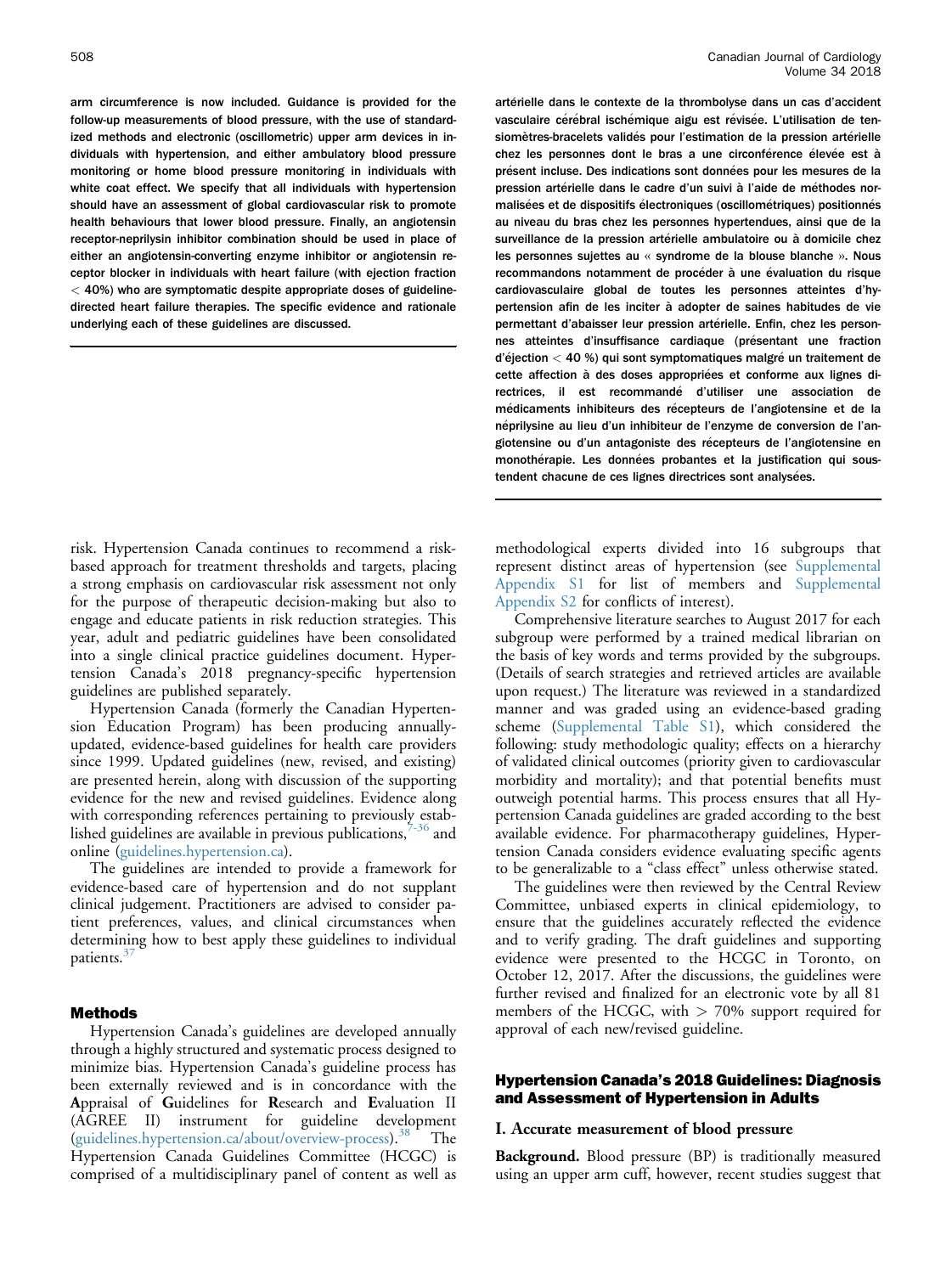accurate measurement of BP can be challenging in patients with increased upper arm size, particularly in obese patients with a body mass index  $> 35.^{2,39,40}$  $> 35.^{2,39,40}$  $> 35.^{2,39,40}$  In these patients, there is a concern of hidden undercuffing (ie, the cuff bladder is too small or narrow for the arm size) leading to falsely elevated BP values.<sup>[39](#page-18-0)</sup> A 2016 systematic review and meta-analysis examined the diagnostic accuracy of BP measurements of the forearm, wrist, and fingertip compared with correctly fitting upper arm cuff in obese individuals. Compared with upper arm cuffs, wrist measurements (with the wrist held at the level of the heart) had the highest diagnostic accuracy for hypertension with a sensitivity of 0.92 (95% confidence interval [CI], 0.64-0.99) and specificity of 0.92 (95% CI,  $0.85$ -0.87), $40$  although individual studies reported discordant results for the classification according to BP category.<sup>[39](#page-18-0)</sup>

Because of the limitations of the available studies to date, an appropriately sized upper arm cuff remains the standard for BP measurement.<sup>[40](#page-18-0)</sup> However, when upper arm measurements are not possible because of extreme size of the arm or pain, a wrist measurement (with the arm and wrist held at the level of the heart) may be used. $39,40$  When possible, concordance of wrist and upper arm device measurements should be demonstrated before the use of wrist BP measurements.<sup>[39,40](#page-18-0)</sup> Measurement of fingertip BP is not recommended.<sup>[38](#page-18-0)</sup>

# Guidelines

- 1. Health care professionals who have been specifically trained to measure BP accurately should assess BP in all adult patients at all appropriate visits to determine cardiovascular risk and monitor antihypertensive treatment (Grade D).
- 2. Use of standardized measurement techniques and validated equipment for all methods (automated office BP [AOBP], non-AOBP, home BP monitoring, and ambulatory BP monitoring) is recommended (Grade D; see [Supplemental](#page-19-0) [Table S2,](#page-19-0) section III. Home BP Measurement, and section IV. Ambulatory BP Measurement). Measurement using electronic (oscillometric) upper arm devices is preferred over auscultation (Grade C). (Unless specified otherwise, electronic [oscillometric] measurement should be used).
- 3. In patients with large arm circumference when standard upper arm measurement methods cannot be used, validated wrist devices (used with the arm and wrist supported at heart level) may be used for BP estimation (Grade D; new guideline).
- 4. Four approaches can be used to assess BP:
	- i. AOBP is the preferred method of performing in-office BP measurement (Grade D). When using AOBP (see [Supplemental Table S2\)](#page-19-0), a displayed mean systolic BP  $(SBP) \ge 135$  mm Hg or diastolic BP (DBP)  $\ge 85$  mm Hg DBP is high (Grade D).
	- ii. When using non-AOBP, a mean  $SBP \ge 140$  mm Hg or  $DBP \ge 90$  mm Hg is high, and an SBP of 130-139 mm Hg and/or a DBP of 85-89 mm Hg is high-normal (Grade C).
	- iii. Using ambulatory BP monitoring (see the Guidelines in section IV. Ambulatory BP Measurement), patients can be diagnosed as hypertensive if the mean awake SBP is  $\geq$  135 mm Hg or the DBP is  $\geq$  85 mm Hg or if the mean 24-hour SBP is  $\geq$  130 mm Hg or the DBP is  $\geq 80$  mm Hg (Grade C).

iv. Using home BP monitoring (see the Guidelines in section III. Home BP Measurement), patients can be diagnosed as hypertensive if the mean SBP is  $\geq 135$ mm Hg or the DBP is  $\geq 85$  mm Hg (Grade C). If the office BP measurement is high and the mean home BP is < 135/85 mm Hg, it is advisable to either repeat home monitoring to confirm the home BP is  $< 135/85$ mm Hg or perform 24-hour ambulatory BP monitoring to confirm that the mean 24-hour ambulatory BP monitoring is  $< 130/80$  mm Hg and the mean awake ambulatory BP monitoring is < 135/85 mm Hg before diagnosing white coat hypertension (Grade D).

# II. Criteria for diagnosis of hypertension and guidelines for follow-up

Background. A hypertension diagnostic algorithm for adults is shown in [Figure 1.](#page-4-0) The new guidelines for 2018 address measurement methods for BP follow-up in adults with confirmed hypertension and in cases complicated by white coat effect.

Evidence-based recommendations for follow-up BP assessment are very important because they frequently inform BP treatment initiation and/or intensification. However, there are patient, procedure, and device sources of measurement variation that can have significant clinical implications.  $41,42$ Several studies have shown that routine manual BP reading (SBP/DBP) are on average 9/6 mm Hg higher compared with the corresponding research quality manual BP measure-ments.<sup>[43,44](#page-18-0)</sup> This can lead to significant misclassification of hypertensive status and inappropriate treatment.<sup>[43,45](#page-18-0)</sup> Thus, ensuring standardization and systematic measurement in the follow-up of adults with hypertension will help obtain accurate measurement and promote safe and appropriate BP treatment.

Creating recommendations for specific follow-up measurement methods requires evidence (ideally from randomized controlled trials [RCTs]) that evaluate different types of BP measurement methods and have a sufficient length of followup to allow comparisons of clinically important outcomes (morbidity and mortality) among the different measurement methods. Unfortunately, these data are not available. To date, there is only 1 low-quality RCT of nearly 1300 participants with primary hypertension that compared clinical outcomes for those whose antihypertensive treatment was guided by 24-hour ambulatory BP monitoring vs by usual office-based practice.<sup>[46](#page-18-0)</sup> Although ambulatory BP monitoring-guided management was associated with a significant reduction in cardiovascular events and mortality after 4.7 years of followup, this trial had significant methodologic limitations (including differential exclusions after randomization and highly asymmetric loss to follow-up between trial arms). Other trials of measurement strategies have been completed (8 RCTs with almost 1900 participants) but were of shorter duration and evaluated surrogate outcomes.<sup>47-54</sup> These studies compared out-of-office BP measurement methods (ambulatory or home BP monitoring) with office-based BP measurements and had significant variation in study methodologies, approaches to out-of-office BP management, and BP treatment thresholds. Overall, the out-of-office measurement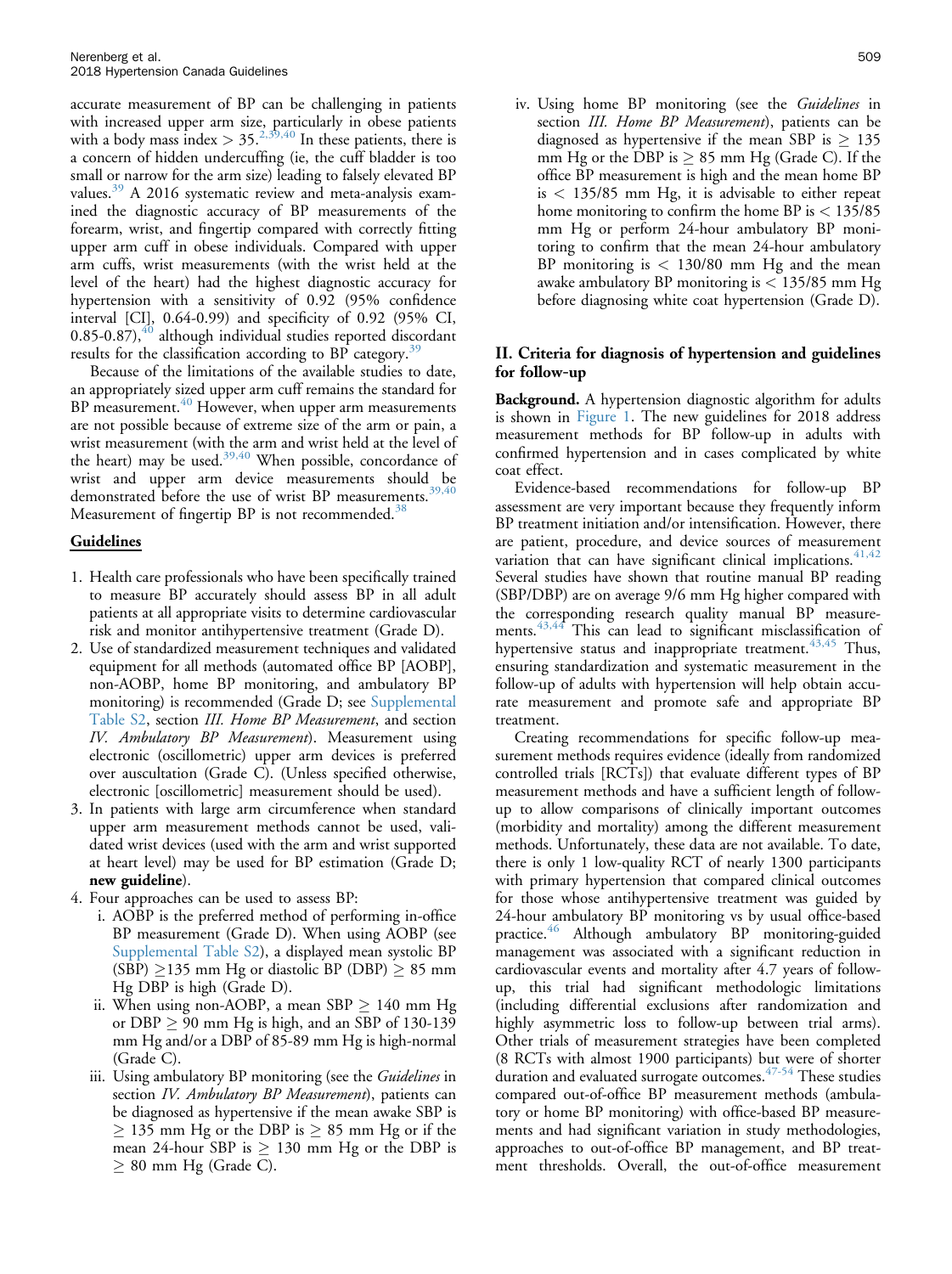<span id="page-4-0"></span>

**Hypertension** 

Figure 1. Hypertension diagnostic algorithm for adults. ABPM, ambulatory blood pressure monitoring; AOBP, automated office blood pressure; BP, blood pressure.

groups had lower treatment intensity and higher BP values, in keeping with white coat effect being identified and managed less intensively, whereas the short-term intermediate outcomes were similar to office-based measurement approaches.

In summary, there is limited evidence on measuring follow-up BPs in adults with hypertension, and thus, at present, there are insufficient data to make a recommendation for a single measurement method. What has been established is that measurement variation is common and concerning, thus standardized methods of BP measurement should be used, preferably using electronic (oscillometric) devices [\(Supplemental Table S2](#page-19-0)).

For hypertensive patients with white coat effect, no trial has specifically examined optimal follow-up strategies to date. In RCTs of BP follow-up strategies, patients in whom antihypertensive medications have either been reduced or stopped are thought to represent individuals with white coat effect. Two RCTs comparing the use of home with office BP measurements showed a significant reduction in antihypertensive medication use without changes in other clinical cardiovascular surrogate outcomes when home BP monitoring was used. $47,53$  Similarly, reduction in antihypertensive medication use was observed in another RCT when ambulatory BP monitoring was used to titrate medications. $49$  All 3 RCTs are limited, however, by the use of the same BP target in both arms regardless of measurement method. Overall, this limited evidence suggests that either ambulatory or home BP monitoring can be used for BP follow-up in patients with white coat effect, although there remains a paucity of data on the specific frequency of monitoring to guide clinical practice.

- 1. At initial presentation, patients demonstrating features of a hypertensive urgency or emergency ([Supplemental](#page-19-0) [Table S3\)](#page-19-0) should be diagnosed as hypertensive and require immediate management (Grade D). In all other patients, at least 2 more readings should be taken during the same visit. If using AOBP, the BP calculated and displayed by the device should be used. If using non-AOBP measurement, the first reading should be discarded and the latter readings averaged.
- 2. If the visit 1 office BP measurement is high-normal (thresholds outlined in section I, Guideline 3) annual follow-up is recommended (Grade C).
- 3. If the visit 1 mean AOBP or non-AOBP measurement is high (thresholds outlined in section I, Guideline 3), a history and physical examination should be performed and, if clinically indicated, diagnostic tests to search for target organ damage [\(Supplemental Table S4\)](#page-19-0) and associated cardiovascular risk factors ([Supplemental Table S5](#page-19-0))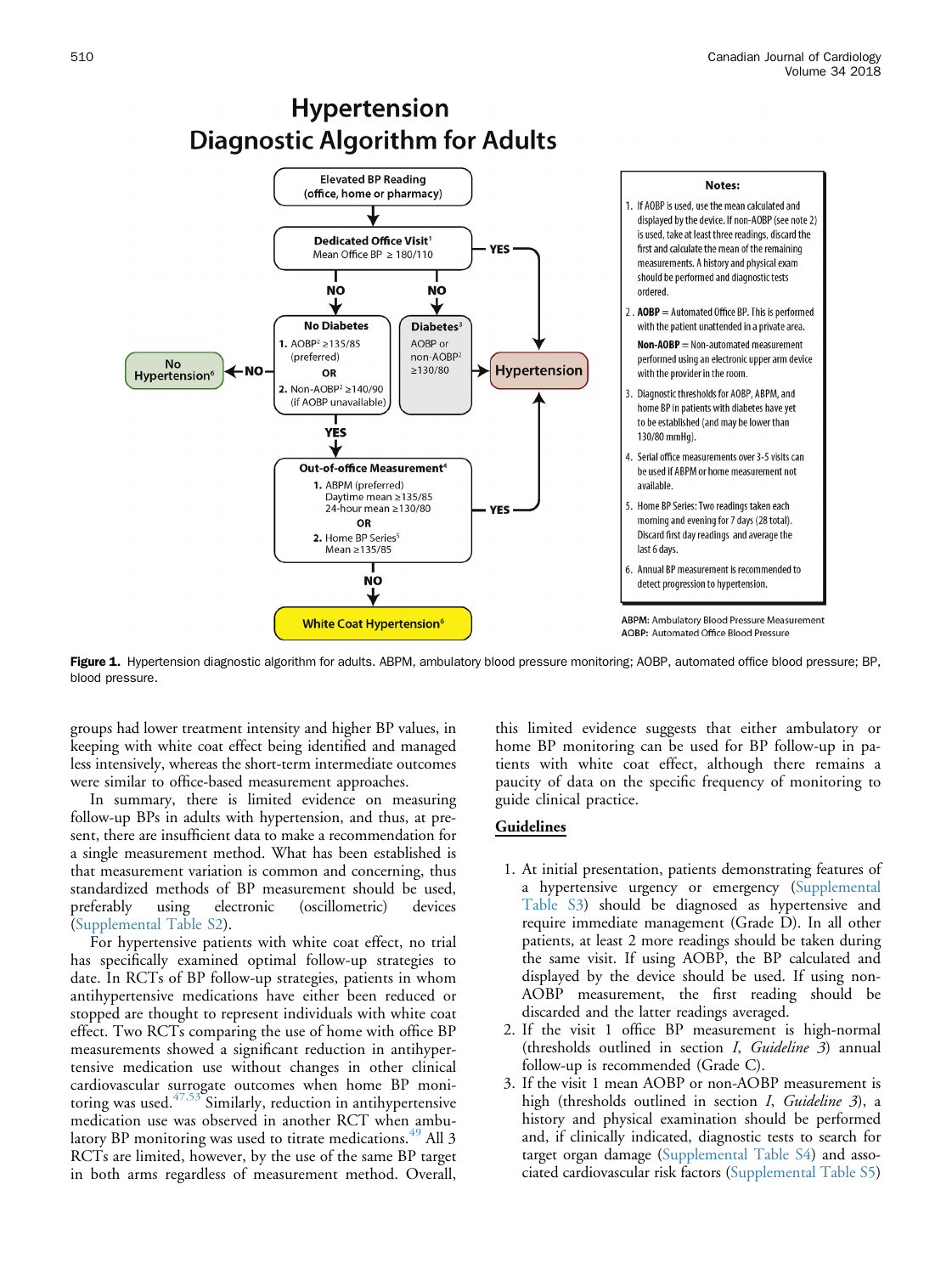should be arranged within 2 visits. Exogenous factors that can induce or aggravate hypertension should be assessed and removed if possible ([Supplemental Table S6](#page-19-0)). Visit 2 should be scheduled within 1 month (Grade D).

- 4. If the visit 1 mean AOBP or non-AOBP SBP is  $\geq 180$ mm Hg and/or DBP is  $\geq 110$  mm Hg then hypertension is diagnosed (Grade D).
- 5. If the visit 1 mean AOBP SBP is 135-179 mm Hg and/or DBP is 85-109 mm Hg or the mean non-AOBP SBP is 140-179 mm Hg and/or DBP is 90-109 mm Hg, out-ofoffice BP measurements should be performed before visit 2 (Grade C).
	- i. Ambulatory BP monitoring is the recommended outof-office measurement method (Grade D). Patients can be diagnosed with hypertension according to the thresholds outlined in section I, Guideline 3.
	- ii. Home BP monitoring is recommended if ambulatory BP monitoring is not tolerated, not readily available, or because of patient preference (Grade D). Patients can be diagnosed with hypertension according to the thresholds outlined in section I, Guideline 3.
	- iii. If the out-of-office BP average is not elevated, white coat hypertension should be diagnosed and pharmacologic treatment should not be instituted (Grade C).
- 6. If the out-of-office measurement, although preferred, is not performed after visit 1, then patients can be diagnosed as hypertensive using serial office BP measurement visits if any of the following conditions are met:
	- i. At visit 2, mean non-AOBP measurement (averaged across all visits) is  $\geq 140$  mm Hg SBP and/or  $\geq 90$ mm Hg DBP in patients with macrovascular target organ damage, diabetes mellitus, or chronic kidney disease (glomerular filtration rate  $<$  60 mL/min/1.73 m2 ) (Grade D);
	- ii. At visit 3, mean non-AOBP measurement (averaged across all visits) is SBP  $\geq 160$  mm Hg or DBP  $\geq 100$ mm Hg;
	- iii. At visit 4 or 5, mean non-AOBP measurement (averaged across all visits) is  $SBP \ge 140$  mm Hg or  $DBP \geq 90$  mm Hg.
- 7. Investigations for secondary causes of hypertension should be initiated in patients with suggestive clinical and/or laboratory features (outlined in sections V, VII, and VIII) (Grade D).
- 8. If at the last diagnostic visit the patient is not diagnosed as hypertensive and has no evidence of macrovascular target organ damage, the patient's BP should be assessed at yearly intervals (Grade D).
- 9. Hypertensive patients actively modifying their health behaviours should be followed-up at 3- to 6-month intervals. Shorter intervals (every 1 or 2 months) are needed for patients with higher BPs (Grade D).
- 10. Patients receiving antihypertensive drug treatment should be seen monthly or every 2 months, depending on the level of BP, until readings on 2 consecutive visits are below their target (Grade D). Shorter intervals between visits will be needed for symptomatic patients and those with severe hypertension, intolerance to antihypertensive drugs, or target organ damage (Grade D). When the target BP has been reached, patients should be seen at 3 to 6-month intervals (Grade D).
- 11. Standardized office BP measurement should be used for follow-up. Measurement using electronic (oscillometric) upper arm devices is preferred over auscultation (Grade C; new guideline).
- 12. Ambulatory BP monitoring or home BP is recommended for follow-up of patients with demonstrated white coat effect (Grade D; new guideline).

# III. Home BP measurement

A suggested protocol for home BP monitoring is presented in [Supplemental Table S2](#page-19-0).

## Guidelines

- 1. Home BP monitoring can be used in the diagnosis of hypertension (Grade C).
- 2. The use of home BP monitoring on a regular basis should be considered for patients with hypertension, particularly those with:
	- i. Diabetes mellitus (Grade D);
	- ii. Chronic kidney disease (Grade C);
	- iii. Suspected nonadherence (Grade D);
	- iv. Demonstrated white coat effect (Grade C);
	- v. BP controlled in the office but not at home (masked hypertension) (Grade C).
- 3. When white coat hypertension is suggested by home BP monitoring, its presence should be confirmed by repeat home BP monitoring (Guideline 7 in this section) or ambulatory BP monitoring before treatment decisions are made (Grade D).
- 4. Patients should be advised to purchase and use only home BP monitoring devices that are appropriate for the individual and have met standards of the Association for the Advancement of Medical Instrumentation, the most recent requirements of the British Hypertension Society protocol, or the International Protocol for validation of automated BP measuring devices. Patients should be encouraged to use devices with data recording capabilities or automatic data transmission to increase the reliability of reported home BP monitoring (Grade D).
- 5. Home SBP values  $\geq 135$  mm Hg or DBP values  $\geq 85$  mm Hg should be considered to be elevated and associated with an increased overall mortality risk (Grade C).
- 6. Health care professionals should ensure that patients who measure their BP at home have adequate training and, if necessary, repeat training in measuring their BP. Patients should be observed to determine that they measure BP correctly and should be given adequate information about interpreting these readings (Grade D).
- 7. Home BP monitoring for assessing white coat hypertension or sustained hypertension should be on the basis of duplicate measures, morning and evening, for an initial 7-day period. First-day home BP values should not be considered (Grade D).

## IV. Ambulatory BP measurement

A suggested protocol for ambulatory BP monitoring is presented in [Supplemental Table S2.](#page-19-0)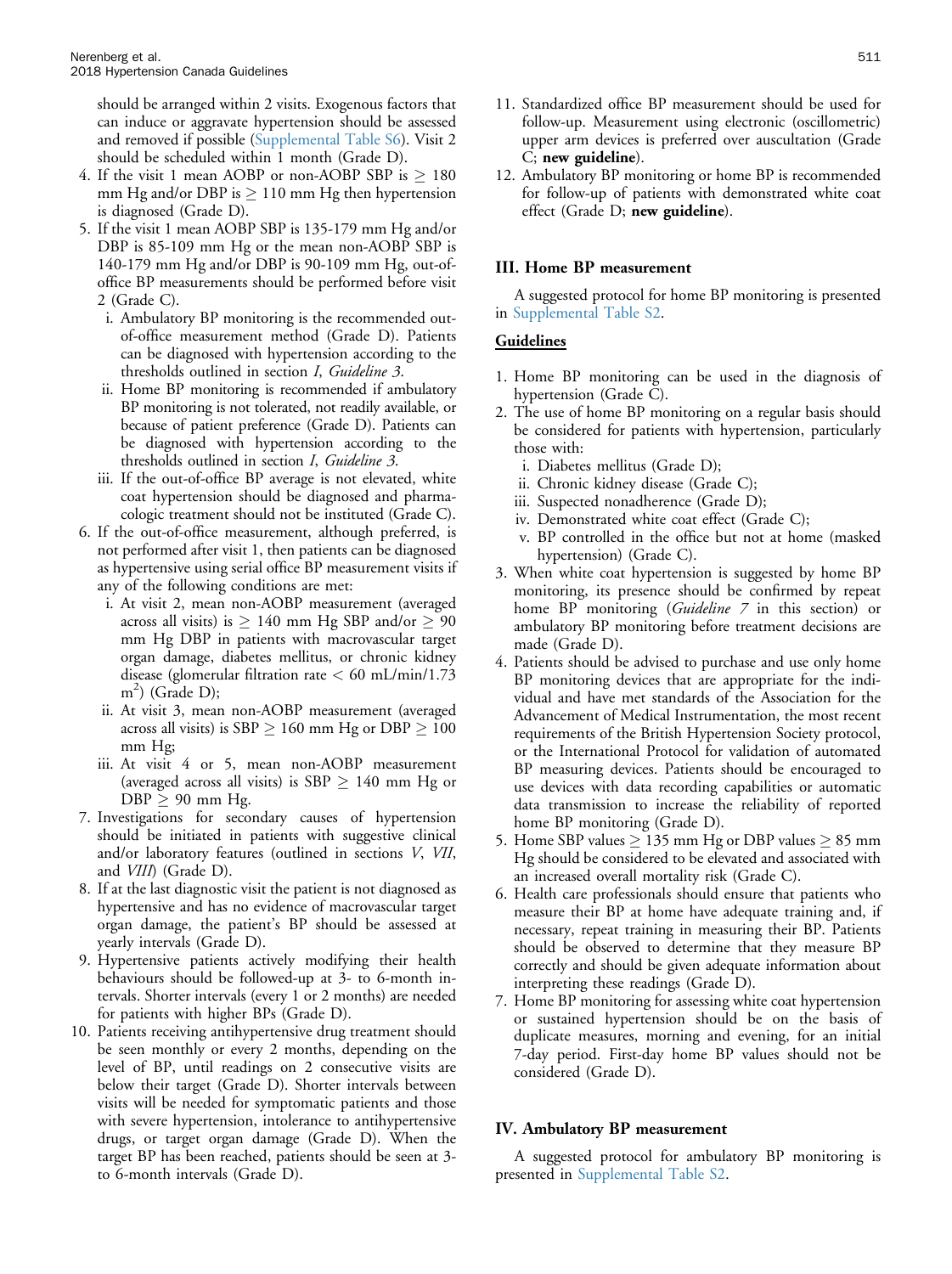## **Guidelines**

- 1. Ambulatory BP monitoring can be used in the diagnosis of hypertension (Grade C). Ambulatory BP monitoring should be considered when an office-induced increase in BP is suspected in treated patients with:
	- i. BP that is not below target despite receiving appropriate chronic antihypertensive therapy (Grade C);
	- ii. Symptoms suggestive of hypotension (Grade C); fluctuating office BP readings (Grade D).
- 2. Ambulatory BP monitoring upper arm devices that have been validated independently using established protocols must be used (see [www.dableducational.org\)](http://www.dableducational.org) (Grade D).
- 3. Therapy adjustment should be considered in patients with a mean 24-hour ambulatory BP monitoring SBP of  $\geq 130$ mm Hg and/or DBP of  $\geq 80$  mm Hg, or a mean awake SBP of  $\geq$  135 mm Hg and/or DBP of  $\geq$  85 mm Hg (Grade D).
- 4. The magnitude of changes in nocturnal BP should be taken into account in any decision to prescribe or withhold drug therapy on the basis of ambulatory BP monitoring (Grade C) because a decrease in nocturnal BP of  $< 10\%$  is associated with increased risk of cardiovascular events.

# V. Routine and optional laboratory tests for the investigation of patients with hypertension

#### Guidelines

- 1. Routine laboratory tests that should be performed for the investigation of all patients with hypertension include the following:
	- i. Urinalysis (Grade D);
	- ii. Blood chemistry (potassium, sodium, and creatinine) (Grade D);
	- iii. Fasting blood glucose and/or glycated hemoglobin (Grade D);
	- iv. Serum total cholesterol, low-density lipoprotein, highdensity lipoprotein, non-high-density lipoprotein cholesterol, and triglycerides (Grade D); lipids may be drawn fasting or nonfasting (Grade C); and,
	- v. Standard 12-lead electrocardiography (Grade C).
- 2. Assess urinary albumin excretion in patients with diabetes (Grade D).
- 3. All treated hypertensive patients should be monitored according to the current Diabetes Canada guidelines for the new appearance of diabetes (Grade B).
- 4. During the maintenance phase of hypertension management, tests (including those for electrolytes, creatinine, and fasting lipids) should be repeated with a frequency reflecting the clinical situation (Grade D).

# VI. Assessment of overall cardiovascular risk in hypertensive patients

Background. Global cardiovascular risk assessment is often done using risk calculators, including the Framingham risk score, [www.myhealthcheckup.com,](http://www.myhealthcheckup.com) and [www.score-canada.ca.](http://www.score-canada.ca) Estimation and reporting of an individual's global cardiovascular risk might help improve risk perception, $55$  facilitate

informed discussions between physicians and patients regarding health behaviours,<sup>[55-57](#page-19-0)</sup> and potentially improve health outcomes,[57,58](#page-19-0) with little evidence of harm on psychological well-being.[57](#page-19-0) Counselling efforts aimed at improving health behaviours (such as promoting a healthful diet, weight management, and physical activity) appear effective in lowering BP. A recent meta-analysis of 88 RCTs reported that counselling interventions targeting a healthful diet as well as increasing physical activity led to modest lowering of SBP (data from 22 RCTs of 57,953 participants;  $-1.26$  mm Hg; 95% confidence interval [CI],  $-1.77$  to  $-0.75$ ) and DBP (data from 23 RCTs of 58,022 participants;  $-0.49$  mm Hg; 95% CI,  $-0.82$ to  $-0.16$ ) over 6-12 months in individuals at low cardiovascular risk.[56](#page-19-0) As such, global cardiovascular risk assessment can be considered as a tool to engage individuals in conversations to improve health behaviours to lower BP.

# Guidelines

- 1. Global cardiovascular risk should be assessed. Multifactorial risk assessment models can be used to:
	- i. Predict more accurately an individual's global cardiovascular risk (Grade A);
	- ii. Help engage individuals in conversations about health behaviour change to lower BP (Grade D; new guideline); and,
	- iii. Use antihypertensive therapy more efficiently (Grade D). In the absence of Canadian data to determine the accuracy of risk calculations, avoid using absolute levels of risk to support treatment decisions (Grade C).
- 2. Consider informing patients of their global risk to improve the effectiveness of risk factor modification (Grade B). Consider also using analogies that describe comparative risk such as "cardiovascular age," "vascular age," or "heart age" to inform patients of their risk status (Grade B).

#### VII. Assessment for renovascular hypertension

- 1. Patients who present with  $\geq 2$  of the following clinical clues, suggesting renovascular hypertension, should be investigated (Grade D):
	- i. Sudden onset or worsening of hypertension and age  $> 55$  or  $< 30$  years;
	- ii. Presence of an abdominal bruit;
	- iii. Hypertension resistant to  $\geq 3$  drugs;
	- iv. Increase in serum creatinine level  $\geq 30\%$  associated with use of an angiotensin-converting enzyme (ACE) inhibitor or angiotensin receptor blocker (ARB);
	- v. Other atherosclerotic vascular disease, particularly in patients who smoke or have dyslipidemia; recurrent pulmonary edema associated with hypertensive surges.
- 2. When available, the following tests are recommended to aid in the usual screening for renal vascular disease: captopril-enhanced radioisotope renal scan, Doppler sonography, magnetic resonance angiography, and computed tomography angiography (for those with normal renal function) (Grade B). Captopril-enhanced radioisotope renal scan is not recommended for those with chronic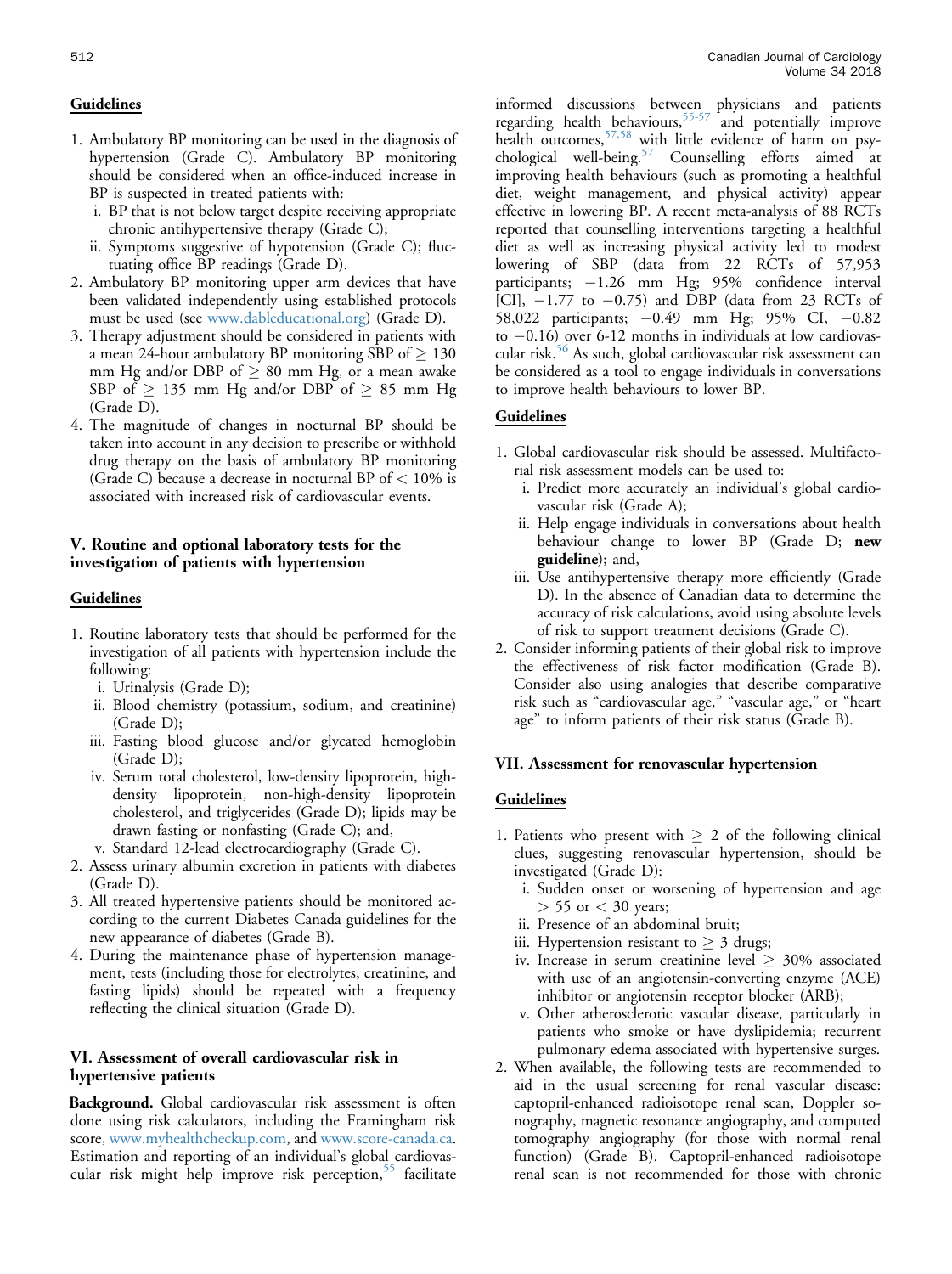kidney disease (glomerular filtration rate  $<$  60 mL/min/  $1.73 \text{ m}^2$ ) (Grade D).

- 3. Patients with hypertension who present with at least 1 of the following clinical clues should be investigated for fibromuscular dysplasia (FMD)-related renal artery stenosis (Grade D):
	- i. Age < 30 years, especially in nonobese women;
	- ii. Hypertension resistant to  $\geq 3$  drugs;
	- iii. Significant  $(> 1.5 \text{ cm})$ , unexplained asymmetry in kidney sizes;
	- iv. Abdominal bruit without apparent atherosclerosis;
	- v. FMD in another vascular territory;
	- vi. Positive family history for FMD.
- 4. In patients with confirmed renal FMD (Grade D):
	- i. Screening for cervicocephalic lesions and intracranial aneurysm is recommended;
	- ii. Screening for FMD in other vascular beds in the presence of suggestive symptoms is recommended.
- 5. The following tests are recommended to screen for renal FMD (both with similar sensitivity and specificity) (Grade D): magnetic resonance angiography and computed tomography angiography.

#### VIII. Assessment for endocrine hypertension

#### A. Hyperaldosteronism: screening and diagnosis

#### Guidelines

- 1. Screening for hyperaldosteronism should be considered in hypertensive patients with the following (Grade D):
	- i. Unexplained spontaneous hypokalemia  $(K^+ < 3.5)$ mmol/L) or marked diuretic-induced hypokalemia  $(K^+)$  $<$  3.0 mmol/L);
	- ii. Resistance to treatment with  $\geq 3$  drugs;
	- iii. An incidental adrenal adenoma.
- 2. Screening for hyperaldosteronism should include assessment of plasma aldosterone and plasma renin activity or plasma renin ([Supplemental Table S7\)](#page-19-0).
- 3. For patients with suspected hyperaldosteronism (on the basis of the screening test, [Supplemental Table S7](#page-19-0), item ii), a diagnosis of primary aldosteronism should be established by demonstrating inappropriate autonomous hypersecretion of aldosterone using at least 1 of the manoeuvres listed in [Supplemental Table S7,](#page-19-0) item iii. When the diagnosis is established, the abnormality should be localized using any of the tests described in [Supplemental Table S7,](#page-19-0) item iv.
- 4. In patients with primary aldosteronism and a definite adrenal mass who are eligible for surgery, adrenal venous sampling is recommended to assess for lateralization of aldosterone hypersecretion. Adrenal vein sampling should be performed exclusively by experienced teams working in specialized centres (Grade C).

#### B. Pheochromocytoma and paraganglioma: screening and diagnosis

#### Guidelines

1. If pheochromocytoma or paraganglioma is strongly suspected, the patient should be referred to a specialized hypertension centre, particularly if biochemical screening tests [\(Supplemental Table S8\)](#page-19-0) have already been shown to be positive (Grade D).

- 2. The following patients should be considered for screening for pheochromocytoma or paraganglioma (Grade D):
	- i. Patients with paroxysmal, unexplained, labile, and/or severe (BP  $\geq 180/110$  mm Hg) sustained hypertension refractory to usual antihypertensive therapy;
	- ii. Patients with hypertension and multiple symptoms suggestive of catecholamine excess (eg, headaches, palpitations, sweating, panic attacks, and pallor);
	- iii. Patients with hypertension triggered by  $\beta$ -blockers, monoamine oxidase inhibitors, micturition, changes in abdominal pressure, surgery, or anaesthesia;
	- iv. Patients with an incidentally discovered adrenal mass;
	- v. Patients with a predisposition to hereditary causes (eg, multiple endocrine neoplasia 2A or 2B, von Recklinghausen neurofibromatosis type 1, or Von Hippel-Lindau disease);
	- vi. For patients with positive biochemical screening tests, localization of pheochromocytomas or paragangliomas should use magnetic resonance imaging (preferable), computed tomography (if magnetic resonance imaging unavailable), and/or iodine I-131 metaiodobenzylguanidine scintigraphy (Grade C for each modality).

#### IX. Role of echocardiography

#### Guidelines

- 1. Routine echocardiographic evaluation of all hypertensive patients is not recommended (Grade D).
- 2. An echocardiogram for assessment of left ventricular hypertrophy is useful in selected cases to help define the future risk of cardiovascular events (Grade C).
- 3. Echocardiographic assessment of left ventricular mass, as well as of systolic and diastolic left ventricular function is recommended for hypertensive patients suspected to have left ventricular dysfunction or coronary artery disease (CAD) (Grade D).
- 4. Patients with hypertension and evidence of heart failure should have an objective assessment of left ventricular ejection fraction, either using echocardiogram or nuclear imaging (Grade D).

## Hypertension Canada's 2018 Guidelines: Prevention and Treatment of Hypertension in Adults

Hereafter, all BP treatment thresholds and targets refer to non-AOBP measurements performed in office (see [Supplemental Table S2](#page-19-0), section on Recommended Technique for Automated Office Blood Pressure [AOBP]), because most of the supporting evidence is derived from studies using this BP measurement method. A summary of the potential factors that should be considered when selecting specific drug therapy for individualized treatment is presented in [Table 1.](#page-8-0) BP thresholds for initiation of treatment and BP treatment targets are summarized in [Table 2](#page-9-0) and Hypertension Canada's definition of high-risk patients are presented in [Table 3.](#page-9-0)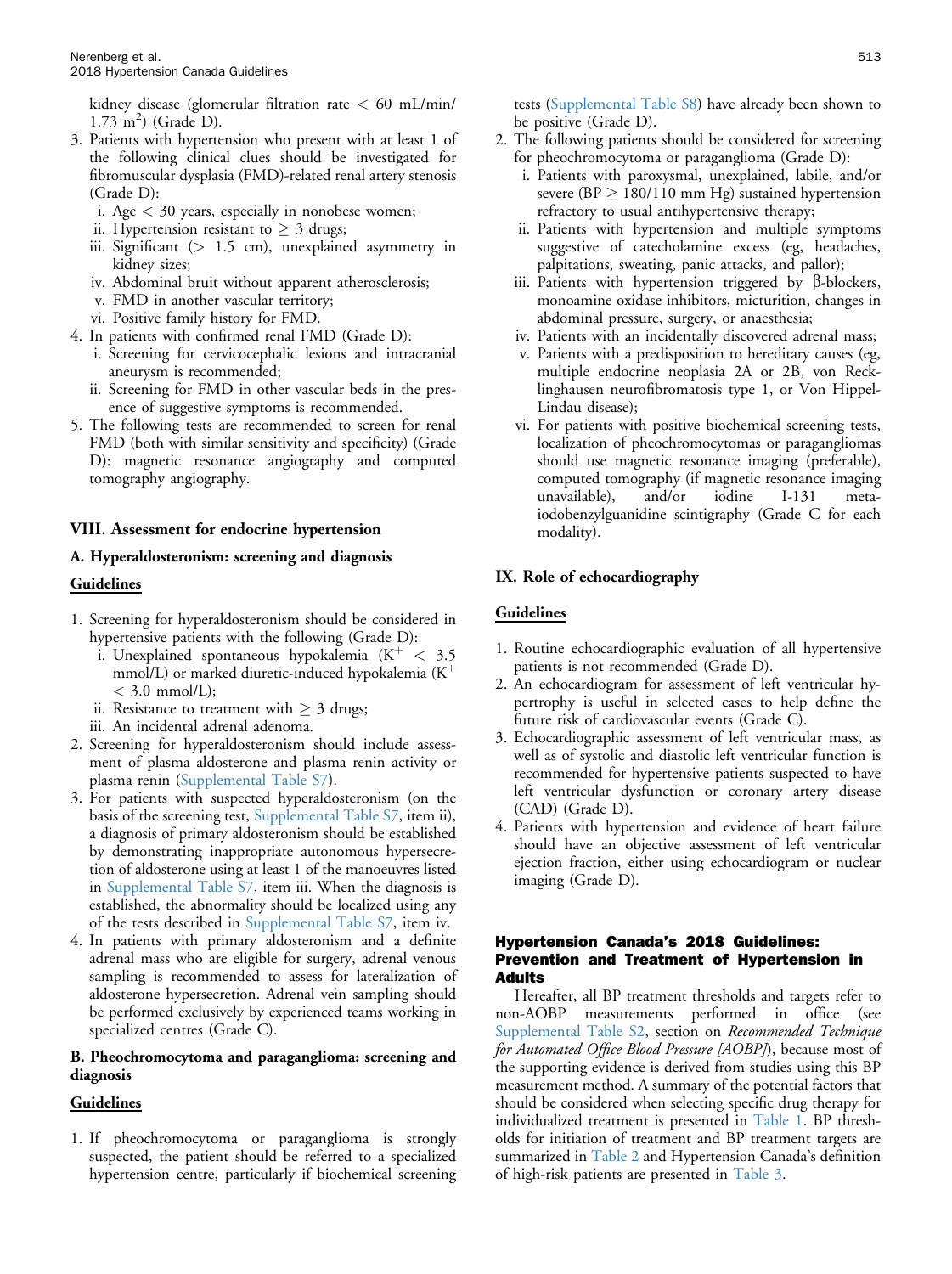# <span id="page-8-0"></span>Table 1. Considerations in the individualization of pharmacological therapy in adults

|                                                                                                                                                  | Initial therapy                                                                                                                                                                                                                                                                                                                                                                                                                                        | Second-line therapy                                                                                                                                                                                                                                                                                                                                                                                                                                                                                    | Notes and/or cautions                                                                                                                                                                                                                                                                                                                                                                                                                                            |  |  |  |
|--------------------------------------------------------------------------------------------------------------------------------------------------|--------------------------------------------------------------------------------------------------------------------------------------------------------------------------------------------------------------------------------------------------------------------------------------------------------------------------------------------------------------------------------------------------------------------------------------------------------|--------------------------------------------------------------------------------------------------------------------------------------------------------------------------------------------------------------------------------------------------------------------------------------------------------------------------------------------------------------------------------------------------------------------------------------------------------------------------------------------------------|------------------------------------------------------------------------------------------------------------------------------------------------------------------------------------------------------------------------------------------------------------------------------------------------------------------------------------------------------------------------------------------------------------------------------------------------------------------|--|--|--|
| Hypertension without other compelling indications                                                                                                |                                                                                                                                                                                                                                                                                                                                                                                                                                                        |                                                                                                                                                                                                                                                                                                                                                                                                                                                                                                        |                                                                                                                                                                                                                                                                                                                                                                                                                                                                  |  |  |  |
| Diastolic hypertension with or<br>without systolic hypertension                                                                                  | Monotherapy or SPC. Recommended Additional use of first-line drugs<br>monotherapy choices include<br>thiazide/thiazide-like diuretics (with<br>longer-acting diuretics preferred),<br>$\beta$ -blockers, ACE inhibitors, ARBs,<br>or long-acting CCBs.<br>Recommended SPC choices include<br>combinations of an ACE inhibitor<br>with CCB, ARB with CCB, or ACE<br>inhibitor/ARB with a diuretic<br>(consider ASA and statins in selected<br>patients) |                                                                                                                                                                                                                                                                                                                                                                                                                                                                                                        | Not recommended for monotherapy:<br>$\alpha$ -blockers, $\beta$ -blockers in those 60<br>years of age or older, ACE inhibitors<br>in black people. Hypokalemia<br>should be avoided in those<br>prescribed diuretics. ACE inhibitors,<br>ARBs, and direct renin inhibitors are<br>potential teratogens, and caution is<br>required if prescribing to women<br>with child-bearing potential.<br>Combination of an ACE inhibitor<br>with an ARB is not recommended |  |  |  |
| Isolated systolic hypertension<br>without other compelling<br>indications                                                                        | Thiazide/thiazide-like diuretics, ARBs,<br>or long-acting dihydropyridine<br>CCBs                                                                                                                                                                                                                                                                                                                                                                      | Combinations of first-line drugs                                                                                                                                                                                                                                                                                                                                                                                                                                                                       | Same as diastolic hypertension with or<br>without systolic hypertension                                                                                                                                                                                                                                                                                                                                                                                          |  |  |  |
| Diabetes mellitus<br>Diabetes mellitus with<br>microalbuminuria,* renal disease,<br>cardiovascular disease, or<br>additional cardiovascular risk | ACE inhibitors or ARBs                                                                                                                                                                                                                                                                                                                                                                                                                                 | Additional use of a dihydropyridine<br>CCB is preferred over a thiazide/<br>thiazide-like diuretic                                                                                                                                                                                                                                                                                                                                                                                                     | A loop diuretic could be considered in<br>hypertensive chronic kidney disease<br>patients with extracellular fluid<br>volume overload                                                                                                                                                                                                                                                                                                                            |  |  |  |
| factors<br>Diabetes mellitus not included in<br>the above category                                                                               | ACE inhibitors, ARBs,<br>dihydropyridine CCBs, or thiazide/<br>thiazide-like diuretics                                                                                                                                                                                                                                                                                                                                                                 | Combination of first-line drugs. If<br>combination with ACE inhibitor is<br>being considered, a dihydropyridine<br>CCB is preferable to a thiazide/<br>thiazide-like diuretic                                                                                                                                                                                                                                                                                                                          | Normal urine microalbumin to<br>creatinine ratio $< 2.0$ mg/mmol                                                                                                                                                                                                                                                                                                                                                                                                 |  |  |  |
| Cardiovascular disease<br>Coronary artery disease                                                                                                | ACE inhibitors or ARBs; β-blockers or When combination therapy is being<br>CCBs for patients with stable angina                                                                                                                                                                                                                                                                                                                                        | used for high-risk patients, an ACE<br>inhibitor/dihydropyridine CCB is<br>preferred                                                                                                                                                                                                                                                                                                                                                                                                                   | Avoid short-acting nifedipine.<br>Combination of an ACE inhibitor<br>with an ARB is specifically not<br>recommended. Exercise caution<br>when lowering SBP to target if DBP<br>is $\leq 60$ mm Hg, especially in<br>patients with LVH                                                                                                                                                                                                                            |  |  |  |
| Recent myocardial infarction                                                                                                                     | $\beta$ -Blockers and ACE inhibitors (ARBs Long-acting CCBs if $\beta$ -blocker<br>if ACE inhibitor-intolerant)                                                                                                                                                                                                                                                                                                                                        | contraindicated or not effective                                                                                                                                                                                                                                                                                                                                                                                                                                                                       | Nondihydropyridine CCBs should not<br>be used with concomitant heart<br>failure                                                                                                                                                                                                                                                                                                                                                                                  |  |  |  |
| Heart failure                                                                                                                                    | ACE inhibitors (ARBs if ACE<br>inhibitor-intolerant) and $\beta$ -blockers.<br>Aldosterone antagonists<br>(mineralocorticoid receptor<br>antagonists) may be used in addition<br>for patients with a recent<br>cardiovascular hospitalization, acute<br>myocardial infarction, elevated BNP<br>or NT-proBNP level, or NYHA<br>class II-IV symptoms                                                                                                     | ACE inhibitor and ARB combined.<br>Hydralazine/isosorbide dinitrate<br>combination if ACE inhibitor and<br>ARB contraindicated or not<br>tolerated.<br>Thiazide/thiazide-like or loop diuretics<br>are recommended as additive<br>therapy. Dihydropyridine CCBs can<br>also be used.<br>A combined ARB/neprilysin-inhibitor<br>is recommended (in place of an ACE<br>inhibitor or ARB) in symptomatic<br>patients with hypertension and<br>HFrEF while receiving standard<br>guideline-based therapies | Titrate doses of ACE inhibitors and<br>ARBs to those used in clinical trials.<br>Carefully monitor potassium and<br>renal function if combining any of<br>ACE inhibitor, ARB, and/or<br>aldosterone antagonist                                                                                                                                                                                                                                                   |  |  |  |
| Left ventricular hypertrophy                                                                                                                     | ACE inhibitor, ARB, long-acting<br>CCB, or thiazide/thiazide-like<br>diuretics                                                                                                                                                                                                                                                                                                                                                                         | Combination of additional agents                                                                                                                                                                                                                                                                                                                                                                                                                                                                       | Hydralazine and minoxidil should not<br>be used                                                                                                                                                                                                                                                                                                                                                                                                                  |  |  |  |
| Past stroke or TIA<br>Nondiabetic chronic kidney disease                                                                                         | ACE inhibitor and a thiazide/thiazide- Combination of additional agents<br>like diuretic combination                                                                                                                                                                                                                                                                                                                                                   |                                                                                                                                                                                                                                                                                                                                                                                                                                                                                                        | Treatment of hypertension should not<br>be routinely undertaken in acute<br>stroke unless extreme BP elevation.<br>Combination of an ACE inhibitor<br>with an ARB is not recommended                                                                                                                                                                                                                                                                             |  |  |  |
| Nondiabetic chronic kidney disease<br>with proteinuria                                                                                           | ACE inhibitors (ARBs if ACE<br>inhibitor-intolerant) if there is<br>proteinuria. Diuretics as additive<br>therapy                                                                                                                                                                                                                                                                                                                                      | Combinations of additional agents                                                                                                                                                                                                                                                                                                                                                                                                                                                                      | Carefully monitor renal function and<br>potassium for those receiving an<br>ACE inhibitor or ARB.<br>Combinations of an ACE inhibitor<br>and ARB are not recommended in<br>patients without proteinuria                                                                                                                                                                                                                                                          |  |  |  |

**Continued**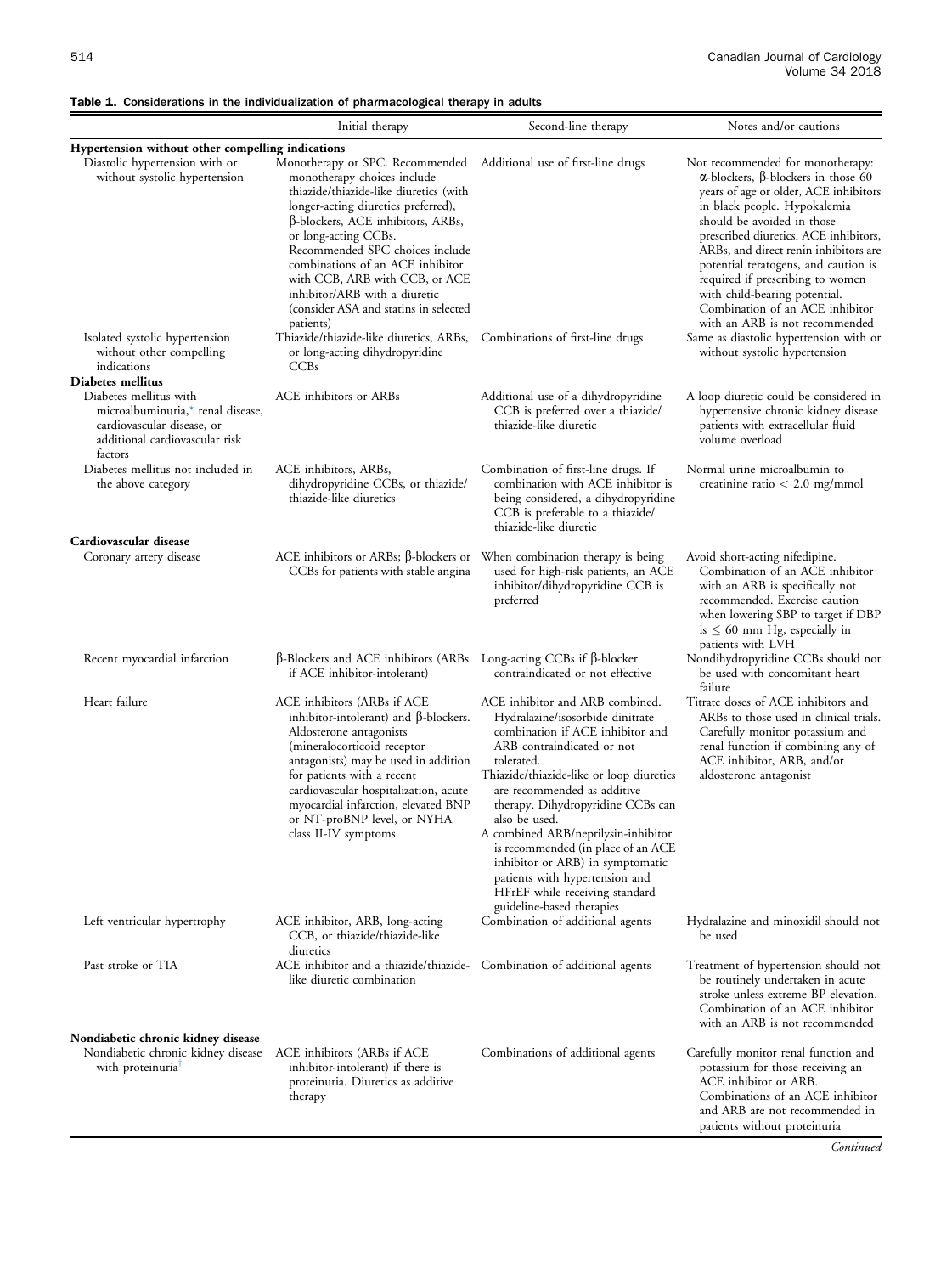#### <span id="page-9-0"></span>Table 1. Continued.

|                             | Initial therapy                                                                                                                                                                                                                                        | Second-line therapy               | Notes and/or cautions                                                                                                                                                                                                                                                               |
|-----------------------------|--------------------------------------------------------------------------------------------------------------------------------------------------------------------------------------------------------------------------------------------------------|-----------------------------------|-------------------------------------------------------------------------------------------------------------------------------------------------------------------------------------------------------------------------------------------------------------------------------------|
| Renovascular disease        | Does not affect initial treatment<br>recommendations. Atherosclerotic<br>renal artery stenosis should be<br>primarily managed medically,<br>whereas revascularization should be<br>considered for renal fibromuscular<br>dysplasia                     | Combinations of additional agents | Caution with ACE inhibitors or ARB if<br>bilateral renal artery stenosis or<br>unilateral disease with solitary<br>kidney. Renal artery angioplasty and<br>stenting could be considered for<br>patients with renal artery stenosis<br>and complicated, uncontrolled<br>hypertension |
| Other conditions            |                                                                                                                                                                                                                                                        |                                   |                                                                                                                                                                                                                                                                                     |
| Peripheral arterial disease | Does not affect initial treatment<br>recommendations                                                                                                                                                                                                   | Combinations of additional agents | Avoid $β$ -blockers with severe disease                                                                                                                                                                                                                                             |
| Dyslipidemia                | Does not affect initial treatment<br>recommendations                                                                                                                                                                                                   | Combinations of additional agents |                                                                                                                                                                                                                                                                                     |
| Overall vascular protection | Statin therapy for patients with $\geq 3$<br>cardiovascular risk factors or<br>atherosclerotic disease. Low-dose<br>ASA in patients 50 years or older.<br>Advise on smoking cessation and use<br>pharmacotherapy for smoking<br>cessation if indicated |                                   | Caution should be exercised with the<br>ASA recommendation if BP is not<br>controlled                                                                                                                                                                                               |

ACE, angiotensin-converting enzyme; ARB, angiotensin receptor blocker; ASA, acetylsalicylic acid; BNP, brain natriuretic peptide; BP, blood pressure; CCB, calcium channel blocker; DBP, diastolic BP; HFrEF, heart failure with reduced ejection fraction < 40%; LVH, left ventricular hypertrophy; NT-proBNP, N-terminal pro-B-type natriuretic peptide; NYHA, New York Heart Association; SBP, systolic BP; SPC, single pill combination; TIA, transient ischemic attack.

\* Microalbuminuria is defined as persistent albumin to creatinine ratio >2.0 mg/mmol.

<sup>†</sup> Proteinuria is defined as urinary protein > 500 mg per 24 hours or albumin to creatinine ratio > 30 mg/mmol in 2 of 3 specimens.

#### I. Health behaviour management

#### Guidelines

#### A. Physical exercise

For nonhypertensive individuals (to reduce the possibility of becoming hypertensive) or for hypertensive patients (to reduce their BP), prescribe the accumulation of 30-60 minutes of moderate-intensity dynamic exercise (eg, walking, jogging, cycling, or swimming) 4-7 days per week in addition to the routine activities of daily living (Grade D). Higher intensities of exercise are not more effective (Grade D). For nonhypertensive or stage 1 hypertensive individuals, the use of resistance or weight training exercise (such as free weight lifting, fixed weight lifting, or handgrip exercise) does not adversely influence BP (Grade D).

|  |                                 |  |  | Table 2. Blood pressure thresholds for initiation of antihypertensive |
|--|---------------------------------|--|--|-----------------------------------------------------------------------|
|  | and treatment targets in adults |  |  |                                                                       |

| Patient population                                                                                                | BP threshold<br>(mm Hg)<br>for initiation of<br>antihypertensive<br>therapy | BP target (mm Hg)<br>for treatment |
|-------------------------------------------------------------------------------------------------------------------|-----------------------------------------------------------------------------|------------------------------------|
| Low risk (no target organ<br>damage or cardiovascular $DBP > 100$ (Grade A) $DBP < 90$ (Grade A)<br>risk factors) | $SBP > 160$ (Grade A) $SBP < 140$ (Grade A)                                 |                                    |
| High risk* of cardiovascular $SBP > 130$ (Grade B) $SBP < 120$ (Grade B)<br>disease                               |                                                                             |                                    |
| Diabetes mellitus                                                                                                 | $SBP > 130$ (Grade C)<br>$DBP > 80$ (Grade A) $DBP < 80$ (Grade A)          | $SBP < 130$ (Grade C)              |
| All others                                                                                                        | $SBP > 140$ (Grade C) $SBP < 140$ (Grade A)<br>$DBP > 90$ (Grade A)         | $DBP < 90$ (Grade A)               |

BP, blood pressure; DBP, diastolic BP; SBP, systolic BP.

\* See Table 3; on the basis of automated office BP measurement.

#### B. Weight reduction

- 1. Height, weight, and waist circumference should be measured and body mass index calculated for all adults (Grade D).
- 2. Maintenance of a healthy body weight (body mass index of 18.5-24.9, and waist circumference < 102 cm for men and < 88 cm for women) is recommended for nonhypertensive individuals to prevent hypertension (Grade C) and for hypertensive patients to reduce BP (Grade B). All overweight hypertensive individuals should be advised to lose weight (Grade B).
- 3. Weight loss strategies should use a multidisciplinary approach that includes dietary education, increased physical activity, and behavioural intervention (Grade B).

#### C. Alcohol consumption

To prevent hypertension and reduce BP in hypertensive adults, individuals should limit alcohol consumption to  $\leq$ 2 drinks per day, and consumption should not exceed 14 standard drinks per week for men and 9 standard drinks per week for women (Grade B). (Note: One standard

|  | Table 3. Clinical indications defining high-risk adult patients as |  |  |  |
|--|--------------------------------------------------------------------|--|--|--|
|  | candidates for intensive management                                |  |  |  |

| Clinical or subclinical cardiovascular disease                                                                                                      |
|-----------------------------------------------------------------------------------------------------------------------------------------------------|
| <sub>or</sub>                                                                                                                                       |
| Chronic kidney disease (nondiabetic nephropathy, proteinuria $< 1$ g/d,<br>estimated glomerular filtration rate 20-59 mL/min/1.73 m <sup>2</sup> )* |
| or                                                                                                                                                  |
| Estimated 10-year global cardiovascular risk $> 15\%$ <sup>†</sup>                                                                                  |
| $\alpha$ r                                                                                                                                          |
| Age $\geq$ 75 years                                                                                                                                 |
| Patients with $\geq 1$ clinical indications should consent to intensive management                                                                  |
| *Four-variable Modification of Diet in Renal Disease equation.                                                                                      |
| <sup>†</sup> Framingham Risk Score. <sup>59</sup>                                                                                                   |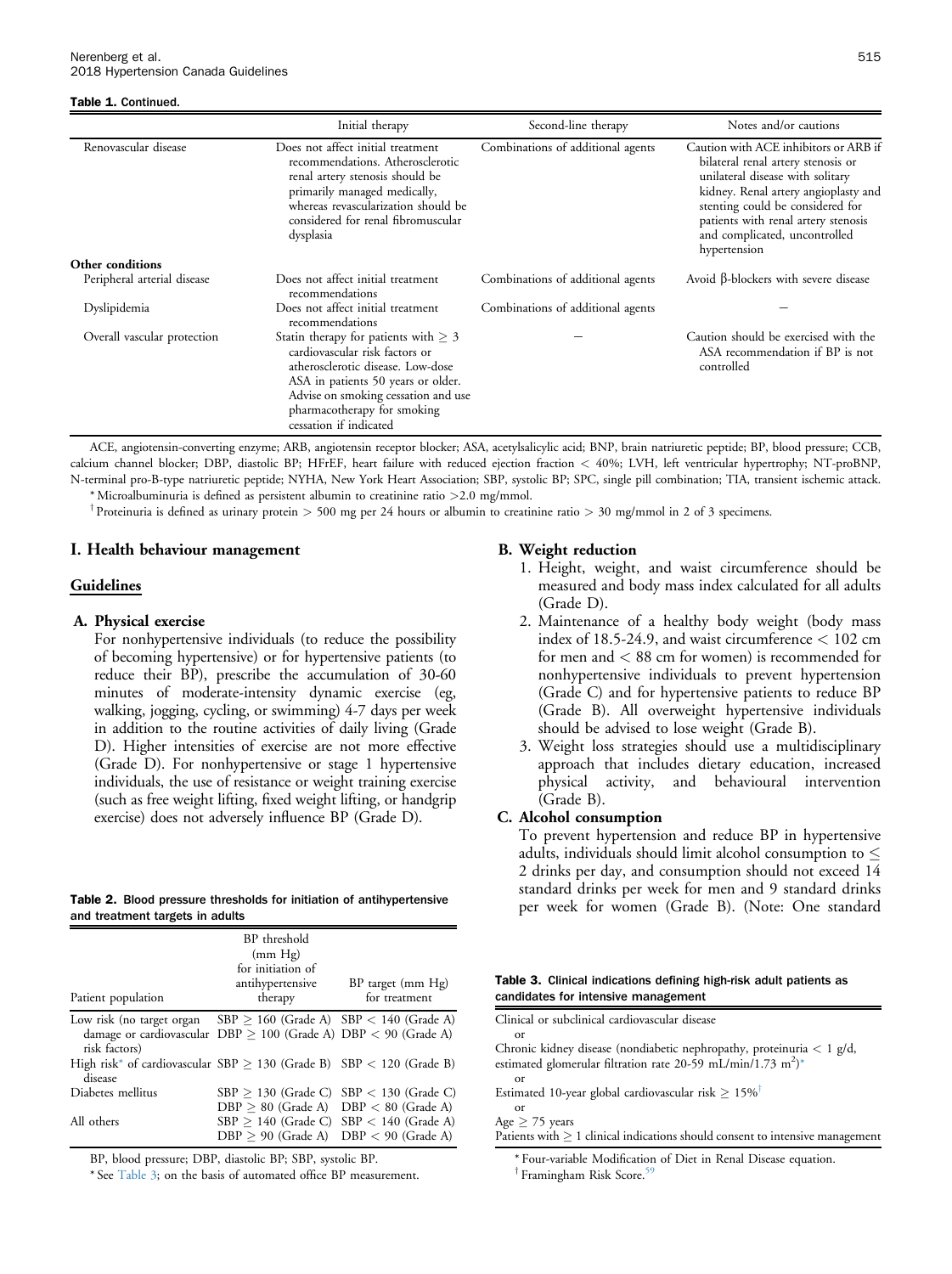#### Table 4. Risk factors for hyperkalemia

- Before advising an increase in potassium intake, the following types of patients, who are at high risk of developing hyperkalemia, should be assessed for suitability, and monitored closely:
- Patients taking renin-angiotensin-aldosterone inhibitors
- Patients taking other drugs that can cause hyperkalemia (eg, trimethoprim, sulfamethoxazole, amiloride, triamterene)
- Chronic kidney disease (glomerular filtration rate  $<$  45 mL/min/1.73 m<sup>2</sup>)
- Baseline serum potassium > 4.5 mmol/L

drink is considered to be equivalent of 13.6 g or 17.2 mL of ethanol or approximately 44 mL [1.5 oz] of 80 proof [40%] spirits, 355 mL [12 oz] of 5% beer, or 148 mL [5 oz] of 12% wine.)

## D. Diet

It is recommended that hypertensive patients and normotensive individuals at increased risk of developing hypertension consume a diet that emphasizes fruits, vegetables, low-fat dairy products, whole grain foods rich in dietary fibre, and protein from plant sources that is reduced in saturated fat and cholesterol (Dietary Ap-proaches to Stop Hypertension diet<sup>[60-63](#page-19-0)</sup>; [Supplemental](#page-19-0) [Table S9\)](#page-19-0) (Grade B).

#### E. Sodium intake

To prevent hypertension and reduce BP in hypertensive adults, consider reducing sodium intake toward 2000 mg (5 g of salt or 87 mmol of sodium) per day (Grade A).

## F. Calcium and magnesium intake

Supplementation of calcium and magnesium is not recommended for the prevention or treatment of hypertension (Grade B).

#### G. Potassium intake

In patients not at risk of hyperkalemia (seeTable 4), increase dietary potassium intake to reduce BP (Grade A).

#### H. Stress management

In hypertensive patients in whom stress might be contributing to high BP, stress management should be considered as an intervention (Grade D). Individualized cognitive-behavioural interventions are more likely to be effective when relaxation techniques are used (Grade B).

## II. Indications for drug therapy for adults with hypertension without compelling indications for specific agents

#### **Guidelines**

- 1. Antihypertensive therapy should be prescribed for average DBP measurements of  $\geq 100$  mm Hg (Grade A) or average SBP measurements of  $\geq 160$  mm Hg (Grade A) in patients without macrovascular target organ damage or other cardiovascular risk factors.
- 2. Antihypertensive therapy should be strongly considered for average DBP readings  $\geq 90$  mm Hg (Grade A) or for average SBP readings  $\geq 140$  mm Hg (Grade B for 140-160 mm Hg; Grade A for  $> 160$  mm Hg) in the presence of macrovascular target organ damage or other independent cardiovascular risk factors.

#### <span id="page-10-0"></span>516 Canadian Journal of Cardiology Volume 34 2018

## III. Choice of therapy for adults with hypertension without compelling indications for specific agents

## A. Indications for drug therapy for adults with diastolic hypertension with or without systolic hypertension

#### Guidelines

- 1. Initial therapy should be with either monotherapy or single pill combination.
	- i. Recommended monotherapy choices are:
		- a. A thiazide/thiazide-like diuretic (Grade A), with longer-acting diuretics preferred (Grade B);
		- b. A  $\beta$ -blocker (in patients younger than 60 years; Grade B);
		- c. An ACE inhibitor (in nonblack patients; Grade B);
		- d. An ARB (Grade B); or
		- e. A long-acting calcium channel blocker (CCB) (Grade B).
	- ii. Recommended single pill combination choices are those in which an ACE inhibitor is combined with a CCB (Grade A), ARB with a CCB (Grade B), or ACE inhibitor or ARB with a diuretic (Grade B).
	- iii. Hypokalemia should be avoided in patients treated with thiazide/thiazide-like diuretic monotherapy (Grade C).
- 2. Additional antihypertensive drugs should be used if target BP levels are not achieved with standard-dose monotherapy (Grade B). Add-on drugs should be chosen from first-line choices. Useful choices include a thiazide/thiazide-like diuretic or CCB with either: ACE inhibitor, ARB, or b-blocker (Grade B for the combination of thiazide/ thiazide-like diuretic and a dihydropyridine CCB; Grade A for the combination of dihydropyridine CCB and ACE inhibitor; and Grade D for all other combinations). Caution should be exercised in combining a nondihydropyridine CCB and a  $\beta$ -blocker (Grade D). The combination of an ACE inhibitor and an ARB is not recommended (Grade A).
- 3. If BP is still not controlled with a combination of 2 or more first-line agents, or there are adverse effects, other antihypertensive drugs may be added (Grade D).
- 4. Possible reasons for poor response to therapy ([Supplemental](#page-19-0) [Table S10](#page-19-0)) should be considered (Grade D).
- 5. a-Blockers are not recommended as first-line agents for uncomplicated hypertension (Grade A);  $\beta$ -blockers are not recommended as first-line therapy for uncomplicated hypertension in patients 60 years of age or older (Grade A); and ACE inhibitors are not recommended as first-line therapy for uncomplicated hypertension in black patients (Grade A). However, these agents may be used in patients with certain comorbid conditions or in combination therapy.

#### B. Indications for drug therapy for adults with isolated systolic hypertension

#### Guidelines

1. Initial therapy should be single-agent therapy with a thiazide/thiazide-like diuretic (Grade A), a long-acting dihydropyridine CCB (Grade A), or an ARB (Grade B). If there are adverse effects, another drug from this group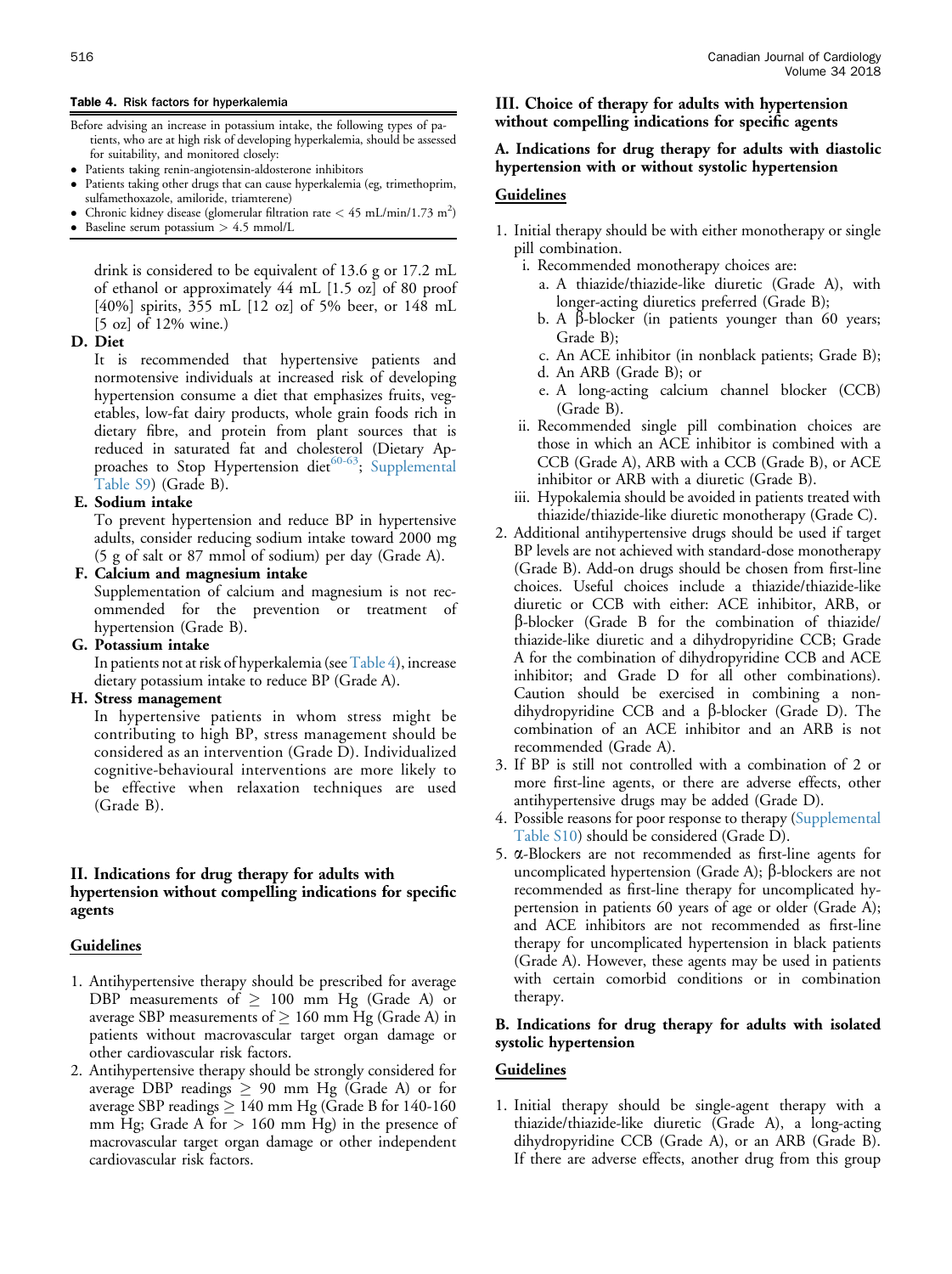#### Table 5. Generalizability of intensive blood pressure-lowering in adults: cautions and contraindications

- Limited or no evidence
- Heart failure (left ventricular ejection fraction < 35%) or recent myocardial infarction (within past 3 months)
- Indication for, but not currently receiving, a  $\beta$ -blocker
- Institutionalized elderly patients
- Inconclusive evidence
- Diabetes mellitus
- **Previous stroke**
- $eGFR < 20$  mL/min/1.73 m<sup>2</sup>
- Contraindications
- Patient unwilling or unable to adhere to multiple medications
- Standing SBP < 110 mm Hg
- Inability to measure SBP accurately<br>• Known secondary cause(s) of hyper

Known secondary cause(s) of hypertension

eGFR, estimated glomerular filtration rate; SBP, systolic blood pressure.

should be substituted. Hypokalemia should be avoided in patients treated with thiazide/thiazide-like diuretic monotherapy (Grade C).

- 2. Additional antihypertensive drugs should be used if target BP levels are not achieved with standard-dose monotherapy (Grade B). Add-on drugs should be chosen from first-line options (Grade D).
- 3. If BP is still not controlled with a combination of 2 or more first-line agents, or there are adverse effects, other classes of drugs (such as  $\alpha$ -blockers, ACE inhibitors, centrally acting agents, or nondihydropyridine CCBs) may be combined or substituted (Grade D).
- 4. Possible reasons for poor response to therapy ([Supplemental](#page-19-0) [Table S10\)](#page-19-0) should be considered (Grade D).
- 5. a-Blockers are not recommended as first-line agents for uncomplicated isolated systolic hypertension (Grade A); and  $\beta$ -blockers are not recommended as first-line therapy for isolated systolic hypertension in patients aged 60 years or older (Grade A). However, both agents may be used in patients with certain comorbid conditions or in combination therapy.

# IV. Global vascular protection therapy for adults with hypertension without compelling indications for specific agents

# **Guidelines**

- 1. Statin therapy is recommended in hypertensive patients with 3 or more cardiovascular risk factors as defined in [Supplemental Table S11](#page-19-0) (Grade A in patients older than 40 years) or with established atherosclerotic disease (Grade A regardless of age).
- 2. Consideration should be given to the additional use of lowdose acetylsalicylic acid therapy in hypertensive patients 50 years of age or older (Grade B). Caution should be exercised if BP is not controlled (Grade C).
- 3. Tobacco use status of all patients should be updated on a regular basis and health care providers should clearly advise patients to quit smoking (Grade C).
- 4. Advice in combination with pharmacotherapy (eg, varenicline, bupropion, nicotine replacement therapy) should be offered to all smokers with a goal of smoking cessation (Grade C).

5. For high-risk patients [\(Table 3](#page-9-0)), aged 50 years or older, with SBP levels  $\geq 130$  mm Hg, intensive management to target a SBP  $\leq$  120 mm Hg should be considered. Intensive management should be guided by AOBP measurements (see section I. Accurate Measurement of Blood Pressure), and [Supplemental Table S2](#page-19-0)). Patient selection for intensive management is recommended and caution should be taken in certain high-risk groups (Table 5; Grade B).

# V. Goals of therapy for adults with hypertension without compelling indications for specific agents

# Guidelines

1. The SBP treatment goal is a pressure level of  $< 140$  mm Hg (Grade C). The DBP treatment goal is a pressure level of  $<$  90 mm Hg (Grade A).

# VI. Treatment of hypertension in association with ischemic heart disease

# A. Guidelines for hypertensive patients with CAD

# Guidelines

- 1. For most hypertensive patients with CAD, an ACE inhibitor or ARB is recommended (Grade A).
- 2. For hypertensive patients with CAD, but without coexisting systolic heart failure, the combination of an ACE inhibitor and ARB is not recommended (Grade B).
- 3. For high-risk hypertensive patients, when combination therapy is being used, choices should be individualized. The combination of an ACE inhibitor and a dihydropyridine CCB is preferable to an ACE inhibitor and a thiazide/ thiazide-like diuretic in selected patients (Grade A).
- 4. For patients with stable angina pectoris but without previous heart failure, myocardial infarction, or coronary artery bypass surgery, either a  $\beta$ -blocker or CCB can be used as initial therapy (Grade B).
- 5. Short-acting nifedipine should not be used (Grade D).
- 6. When decreasing SBP to target levels in patients with established CAD (especially if isolated systolic hypertension is present), be cautious when the DBP is  $\leq 60$  mm Hg because of concerns that myocardial ischemia might be exacerbated, especially in patients with left ventricular hypertrophy (Grade D).

## B. Guidelines for patients with hypertension who have had a recent myocardial infarction

- 1. Initial therapy should include a  $\beta$ -blocker as well as an ACE inhibitor (Grade A).
- 2. An ARB can be used if the patient is intolerant of an ACE inhibitor (Grade A in patients with left ventricular systolic dysfunction).
- 3. CCBs may be used in patients after myocardial infarction when  $\beta$ -blockers are contraindicated or not effective. Nondihydropyridine CCBs should not be used when there is heart failure, evidenced by pulmonary congestion on examination or radiography (Grade D).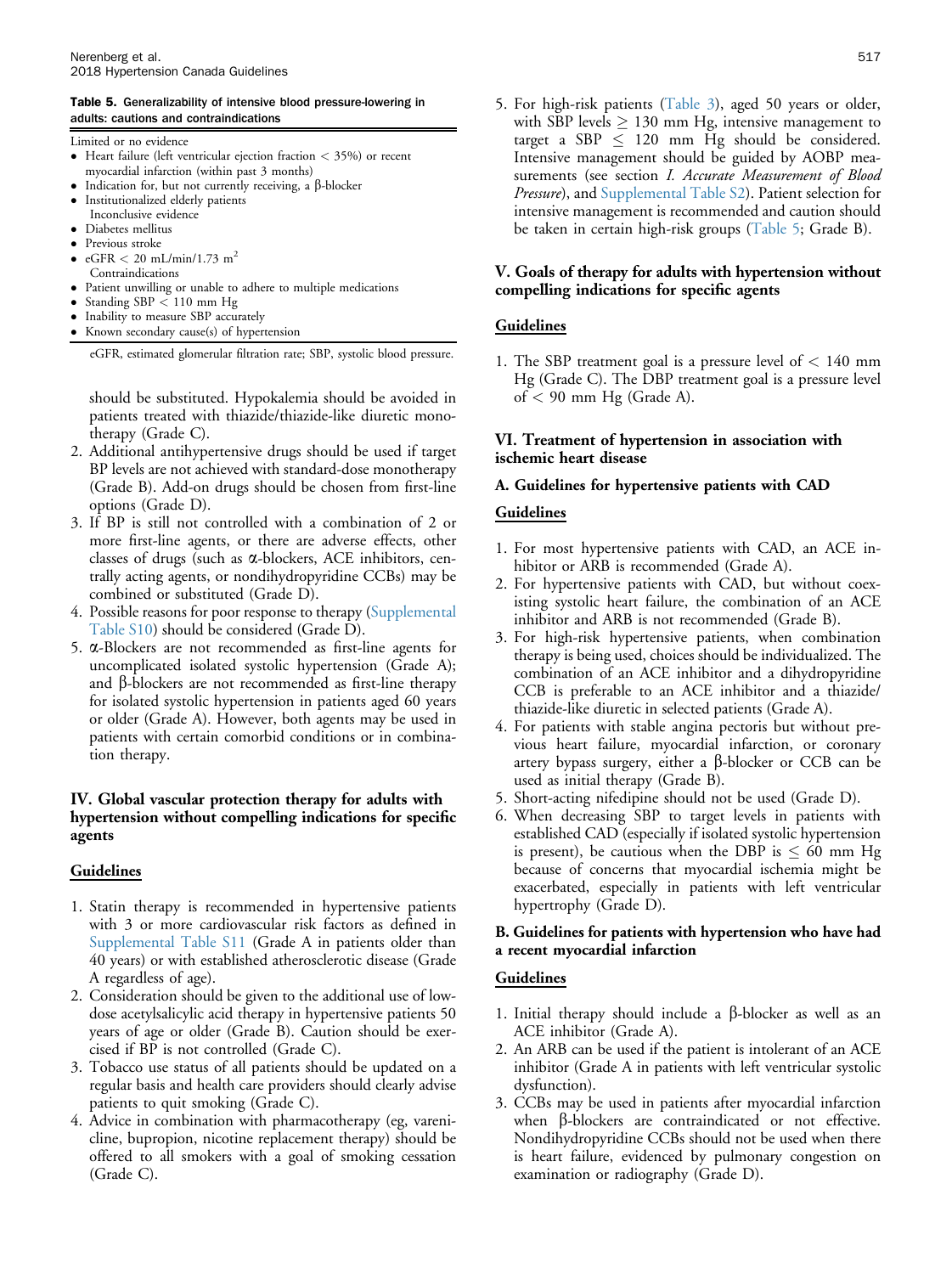## VII. Treatment of hypertension in association with heart failure

Background. The new 2018 guideline focuses on the use of a combined ARB-neprilysin inhibitor (ARNI) in hypertensive patients with symptomatic heart failure with reduced ejection fraction and aligns closely with the Canadian Cardiovascular Society's recent heart failure update.<sup>[64](#page-19-0)</sup> The Prospective Comparison of ARNi With ACEi to Determine Impact on Global Mortality and Morbidity in Heart Failure (PARA-DIGM-HF)  $RCT^{65}$  $RCT^{65}$  $RCT^{65}$  included 8442 participants with symptomatic heart failure and a left ventricular ejection fraction of < 40% who were receiving standard evidence-based therapies. Participants were randomized to receive either sacubitrilvalsartan 200 mg twice per day (ARNI) or enalapril 10 mg twice per day. Treatment with sacubitril-valsartan resulted in a reduction in the primary outcome (combination of cardiovascular death or hospitalization for heart failure; hazard ratio, 0.80; 95% CI, 0.73-0.87; P < 0.001) as well as all-cause mortality (hazard ratio, 0.84; 95% CI, 0.76-0.93;  $P < 0.001$ ) after a mean follow-up of 27 months. Furthermore, ARNI was associated with a lower rate of pro-gression of heart failure among surviving participants.<sup>[66](#page-19-0)</sup> The benefit of ARNI over enalapril was consistent in participants with as well as those without a history of hypertension, and in participants with baseline SBP above as well as in those with SBP below the median value of 122 mm  $Hg<sub>0</sub>$ <sup>[65](#page-19-0)</sup>

Before the use of an ARNI, as with all renin-angiotensinaldosterone system inhibitor treatments, patient safety must be assessed. Specifically, we recommend careful patient selection ([Table 4\)](#page-10-0) and monitoring patients for excessive hypotension, changes in renal function, and potassium values (ie, hyperkalemia). At present, the combination of valsartan and sacubitril is the only licensed ARNI product in Canada for the indication of heart failure and does not have a Health Canada indication for the treatment of hypertension. $67$ 

## **Guidelines**

- 1. In patients with systolic dysfunction (ejection fraction  $<$  40%), ACE inhibitors (Grade A) and  $\beta$ -blockers (Grade A) are recommended for initial therapy. Aldosterone antagonists (mineralocorticoid receptor antagonists) may be combined for patients with a recent cardiovascular hospitalization, acute myocardial infarction, elevated B-type natriuretic peptide or N-terminal pro-B-type natriuretic peptide level, or New York Heart Association class II-IV symptoms (Grade A). Careful monitoring for hyperkalemia is recommended when combining an aldosterone antagonist with an ACE inhibitor or ARB. Other diuretics are recommended as additional therapy if needed (Grade B for thiazide/thiazide-like diuretics for BP control, Grade D for loop diuretics for volume control). Beyond considerations of BP control, doses of ACE inhibitors or ARBs should be titrated to those reported to be effective in trials unless adverse effects become manifest (Grade B).
- 2. An ARB is recommended if ACE inhibitors are not tolerated (Grade A).
- 3. A combination of hydralazine and isosorbide dinitrate is recommended if ACE inhibitors and ARBs are contraindicated or not tolerated (Grade B).
- 4. For hypertensive patients whose BP is not controlled, an ARB may be combined with an ACE inhibitor and other antihypertensive drug treatment (Grade A). Careful monitoring should be used if combining an ACE inhibitor and an ARB because of potential adverse effects such as hypotension, hyperkalemia, and worsening renal function (Grade C). Additional therapies may also include dihydropyridine CCBs (Grade C).
- 5. An ARNI combination should be used in place of an ACE inhibitor or ARB for patients with heart failure with reduced ejection fraction  $(< 40\%)$  who remain symptomatic despite treatment with an appropriate dose of guideline-directed heart failure therapy (usually a b-blocker, an ACE-inhibitor, or an ARB, and where appropriate, a mineralocorticoid antagonist) (Grade A; new **guideline**). Eligible patients must have a serum potassium level < 5.2 mmol/L, an estimated glomerular filtration rate  $\geq 30$  mL/min/1.73 m<sup>2</sup> and close surveillance of serum potassium and creatinine (Grade A; new guideline).

# VIII. Treatment of hypertension in association with left ventricular hypertrophy

# Guidelines

- 1. Hypertensive patients with left ventricular hypertrophy should be treated with antihypertensive therapy to lower the rate of subsequent cardiovascular events (Grade C).
- 2. The choice of initial therapy can be influenced by the presence of left ventricular hypertrophy (Grade D). Initial therapy can be drug treatment using ACE inhibitors, ARBs, long-acting CCBs, or thiazide/thiazide-like diuretics. Direct arterial vasodilators such as hydralazine or minoxidil should not be used.

## IX. Treatment of hypertension in association with stroke

Background. The revised guideline specifies target BP values before tissue plasminogen activator therapy (ie, alteplase), and for the subsequent 24 hours. It is well established that patients with ischemic stroke who receive alteplase show better func-tional outcomes, as corroborated by a 2016 meta-analysis.<sup>[68](#page-19-0)</sup> Optimal BP management algorithms in the context of alteplase have not been specifically evaluated through definitive clinical trials, however there is an increased risk of intracerebral hemorrhage (ICH) with  $BP > 185/110$  and BP lowering at this threshold has been encouraged in adults who are candidates for thrombolysis. This year, a target BP of < 185/ 110 before alteplase administration and to target of < 180/ 105 in the subsequent 24 hours is recommended. These treatment thresholds and targets have not been explicitly evaluated in the context of an RCT, however these thresholds and targets were used in the National Institute of Neurological Disorders and Stroke rt-PA Stroke Study, which showed the effectiveness of alteplase in acute stroke. $69$  It should be noted that not all alteplase stroke trials have used these BP levels during thrombolysis and have not shown a significantly higher rate of ICH. However, because ICH is an infrequent but concerning outcome, the Hypertension Canada Stroke Subgroup recommends using the National Institute of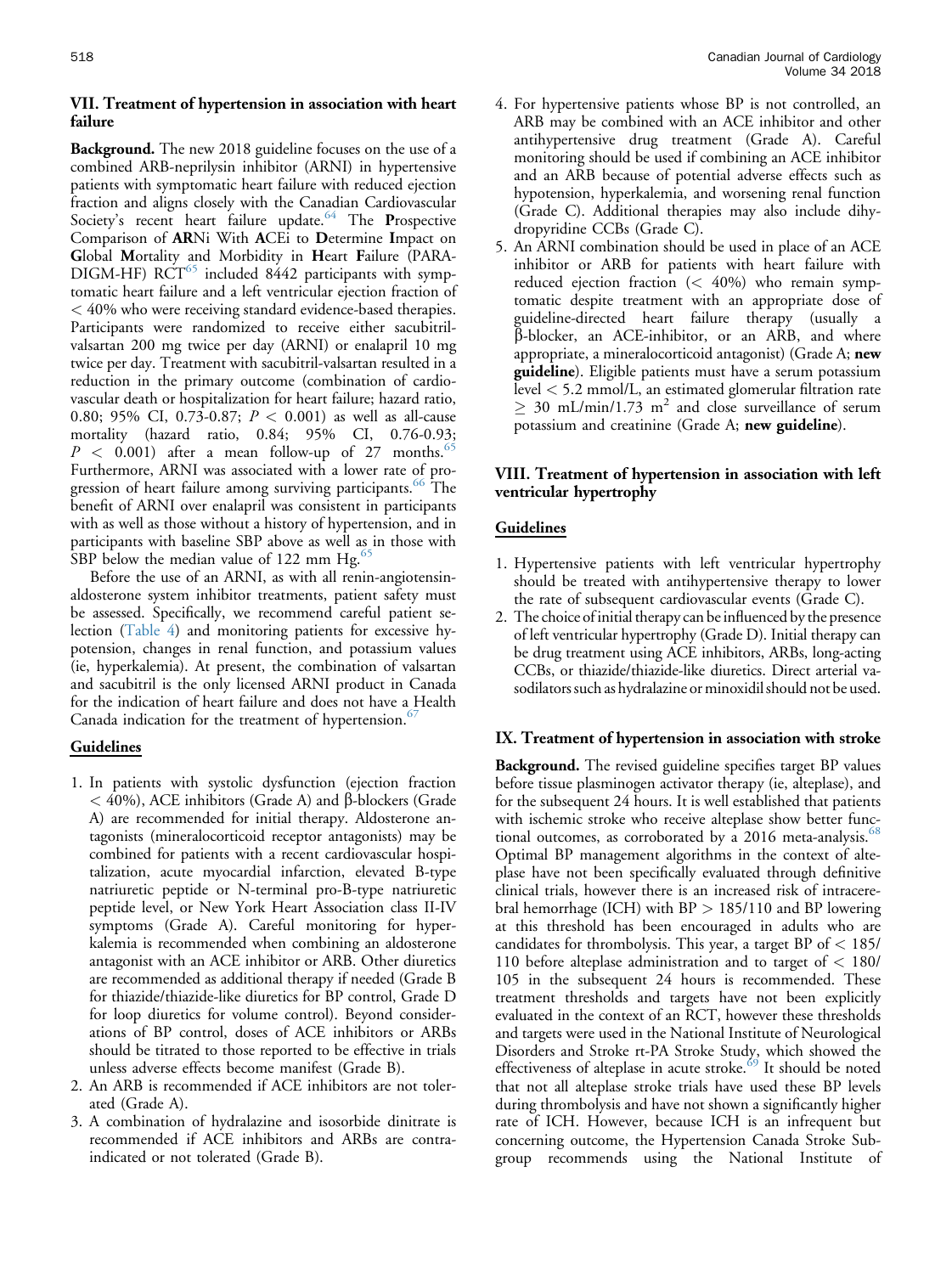Neurological Disorders and Stroke protocol to ensure safe and optimal use of alteplase in the setting of acute stroke.

# Guidelines

- A. BP management in acute ischemic stroke (onset to 72 hours)
	- 1. For patients with ischemic stroke not eligible for thrombolytic therapy, hypertension in the setting of acute ischemic stroke or transient ischemic attack should not be routinely treated (Grade D; revised wording). Extreme BP increases (eg, SBP > 220 mm Hg or DBP > 120 mm Hg) may be treated to reduce the BP by approximately 15% (Grade D), and not more than 25%, over the first 24 hours with gradual reduction thereafter (Grade D). Avoid excessive lowering of BP because this might exacerbate existing ischemia or might induce ischemia, particularly in the setting of intracranial or extracranial arterial occlusion (Grade D; revised wording). Pharmacological agents and routes of administration should be chosen to avoid precipitous decreases in BP (Grade D).
	- 2. For patients with ischemic stroke who are eligible for thrombolytic therapy, very high BP  $(> 185/110$  mm Hg) should be treated concurrently with thrombolysis to reduce the risk of hemorrhagic transformation (Grade B; revised guideline). BP should be lowered to < 185/110 mm Hg before tissue plasminogen activator therapy and to < 180/105 for the next 24 hours (Grade D; revised guideline).

# B. BP management after acute ischemic stroke

- 1. Strong consideration should be given to the initiation of antihypertensive therapy after the acute phase of a stroke or transient ischemic attack (Grade A).
- 2. After the acute phase of a stroke, BP-lowering treatment is recommended to a target of consistently < 140/90 mm Hg (Grade C).
- 3. Treatment with an ACE inhibitor and thiazide/ thiazide-like diuretic combination is preferred (Grade B).
- 4. For patients with stroke, the combination of an ACE inhibitor and ARB is not recommended (Grade B).
- C. BP management in hemorrhagic stroke (onset to 72 hours)
	- 1. For patients with ICH in the hyperacute phase (in the first 24 hours) SBP lowering to  $< 140$  mm Hg should be avoided because of an absence of benefit (relative to a target of  $< 180$  mm Hg) (Grade A) and some suggestion of harm.

# X. Treatment of hypertension in association with nondiabetic chronic kidney disease

# Guidelines

- 1. For patients with nondiabetic chronic kidney disease, target BP is  $< 140/90$  mm Hg (Grade B).
- 2. For patients with hypertension and proteinuric chronic kidney disease (urinary protein > 500 mg per 24 hours or albumin to creatinine ratio  $>$  30 mg/mmol), initial therapy

should be an ACE inhibitor (Grade A) or an ARB if there is intolerance to ACE inhibitors (Grade B).

- 3. Thiazide/thiazide-like diuretics are recommended as additive antihypertensive therapy (Grade D). For patients with chronic kidney disease and volume overload, loop diuretics are an alternative (Grade D).
- 4. In most cases, combination therapy with other antihypertensive agents might be needed to reach target BP levels (Grade D).
- 5. The combination of an ACE inhibitor and ARB is not recommended for patients with nonproteinuric chronic kidney disease (Grade B).

# XI. Treatment of hypertension in association with renovascular disease

# **Guidelines**

- 1. Patients with hypertension attributable to atherosclerotic renal artery stenosis should be primarily medically managed because renal angioplasty and stenting offers no benefit over optimal medical therapy alone (Grade B).
- 2. Renal artery angioplasty and stenting for atherosclerotic hemodynamically significant renal artery stenosis could be considered for patients with uncontrolled hypertension resistant to maximally tolerated pharmacotherapy, progressive renal function loss, and acute pulmonary edema (Grade D).
- 3. Patients with confirmed renal FMD should be referred to a hypertension specialist (Grade D).
- 4. In patients with hypertension attributable to FMD-related renal artery stenosis, revascularization should be considered (Grade D).
- 5. Renal artery angioplasty without stenting is recommended for treatment of FMD-related renal artery stenosis. Stenting is not recommended unless needed because of a periprocedural dissection. Surgical revascularization should be considered in case of complex lesions less amenable to angioplasty, stenosis associated with complex aneurysm, and restenosis despite 2 unsuccessful attempts of angioplasty (Grade D).

# XII. Treatment of hypertension in association with diabetes mellitus

- 1. Persons with diabetes mellitus should be treated to attain SBP of < 130 mm Hg (Grade C) and DBP of < 80 mm Hg (Grade A; these target BP levels are the same as the BP treatment thresholds; revised wording).
- 2. For persons with cardiovascular or kidney disease, including microalbuminuria, or with cardiovascular risk factors in addition to diabetes and hypertension, an ACE inhibitor or an ARB is recommended as initial therapy (Grade A).
- 3. For persons with diabetes and hypertension not included in other guidelines in this section, appropriate choices include (in alphabetical order): ACE inhibitors (Grade A), ARBs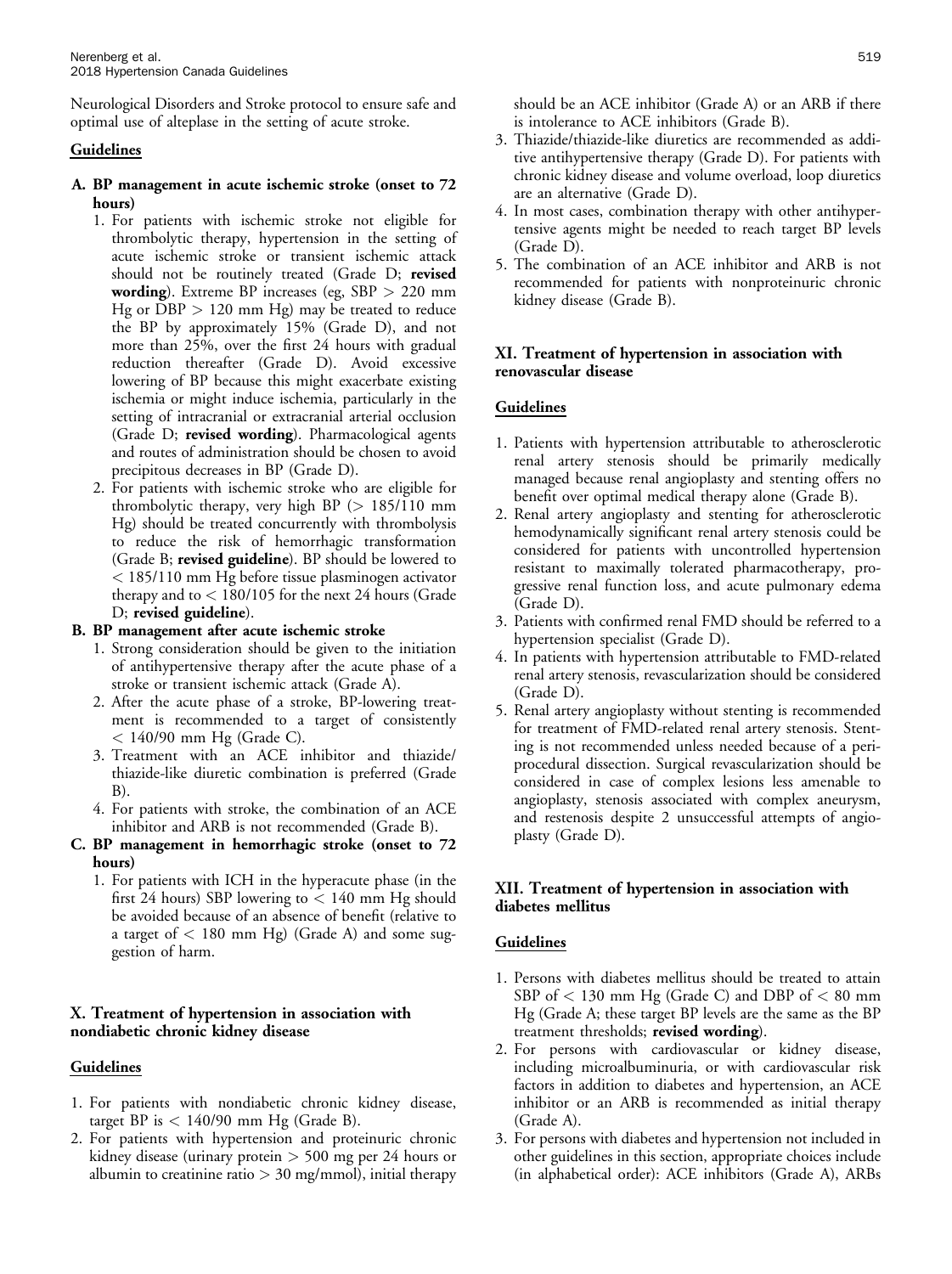# <span id="page-14-0"></span>Table 6. Standard approach for BP measurement in children (Grade D)

- 1. Children who will undergo BP measurement should avoid stimulant medications before evaluation. At the time of evaluation, the child should be seated in a quiet room for 5 minutes with back supported before the measurement of blood pressure
- 2. The right arm is the preferred location for BP measurement for comparison with normative data because of the possibility of coarctation of the aorta, which might result in an erroneously low BP measurement being obtained in the left arm
- 3. A cuff size with a bladder width that is at least 40% of the arm circumference and the cuff bladder length should cover 80%-100% of the circumference of the arm. The arm should be bare and supported with the BP cuff at heart level. To obtain accurate measurements in children a range of pediatric and adult cuff sizes should be available
- 4. The pressure should be increased rapidly to 30 mm Hg above the level at which the radial pulse is extinguished
- 5. The stethoscope should be placed below the bottom edge of the cuff and above the antecubital fossa. The bell or diaphragm of the stethoscope should be held gently and steadily over the brachial artery
- 6. The control valve should be opened so that the rate of deflation of the cuff is approximately 2 mm Hg per heartbeat
- 7. The systolic level-the first appearance of a clear tapping sound (phase I Korotkoff)—and the diastolic level (the point at which the sounds disappear; phase V Korotkoff)-should be recorded. In some children, Korotkoff sounds can be heard to 0 mm Hg. If Korotkoff sounds persist as the level approaches 0 mm Hg, then the point of muffling of the sound is used (phase IV Korotkoff) to indicate the diastolic pressure
- 8. The BP should be recorded to the closest 2 mm Hg using the manometer (or 1 mm Hg using electronic devices)

BP, blood pressure.

(Grade B), dihydropyridine CCBs (Grade A), and thiazide/ thiazide-like diuretics (Grade A).

4. If target BP levels are not achieved with standard-dose monotherapy, additional antihypertensive therapy should be used. For persons in whom combination therapy with an ACE inhibitor is being considered, a dihydropyridine CCB is preferable to a thiazide/thiazide-like diuretic (Grade A).

# XIII. Adherence strategies for patients

## Guidelines

1. Adherence to an antihypertensive prescription can be improved using a multipronged approach ([Supplemental](#page-19-0) [Table S12\)](#page-19-0).

#### Table 7. Determining normative data for BP values in children (Grade D)

- 1. The BP tables use growth parameters as defined by the CDC growth charts
- 2. The normative BP data obtained with auscultatory method includes the US National Health and Nutrition Examination Survey from 1999-2000. Normative BP data for oscillometric measurements are now available
- 3. To determine BP percentile, use the standard CDC height charts to determine the height percentile
- 4. Measure the child's BP. Use the appropriate sex table. Locate the child's age on the left side of the table and follow the age row horizontally across the table to the intersection of the line for the height percentile as shown in the vertical column
- 5. The 50th, 90th, 95th, and 99th percentiles are defined for systolic and diastolic BP on the basis of sex, age, and height

BP, blood pressure; CDC, Centers for Disease Control and Prevention.

### XIV. Treatment of secondary hypertension because of endocrine causes

# Guidelines

1. Treatment of hyperaldosteronism and pheochromocytoma are outlined in [Supplemental Tables S7](#page-19-0) and [S8,](#page-19-0) respectively.

## Hypertension Canada's 2018 Guidelines: Diagnosis and Assessment of Hypertension in Children

Background. There are no changes to these guidelines<sup>[35](#page-18-0)</sup> for 2018.

# I. Accurate measurement of BP in children

# Guidelines

- 1. BP should be measured regularly in children 3 years of age and older by a health care professional using standardized pediatric techniques (Table 6) (Grade D).
- 2. BP may be measured with a mercury sphygmomanometer, aneroid sphygmomanometer, or oscillometric device (Grade D). Abnormal oscillometric values should be confirmed with auscultation (Grade C).
- 3. BP varies with age, sex, and height in children and, therefore, BP values should be compared with norms for age, sex, and height (Table 7) (Grade D).

# II. Criteria for diagnosis of hypertension in children

## Guidelines

- 1. Using office BP measurements, children can be diagnosed as hypertensive if SBP or DBP is  $\geq$  95th percentile for age, sex, and height, measured on at least 3 separate occasions (Grade C).
- 2. If the BP is  $\geq$  95th percentile, BP should be staged. Stage 1 is defined by BP between the 95th percentile and 99th percentile plus 5 mm Hg. Stage 2 is defined by BP > 99th percentile plus 5 mm Hg (Grade D).

#### Table 8. History and physical examination of children (Grade C)

1. Medical history

- Symptoms
	- Of hypertension Of an underlying disorder\*
- Past medical history

- For underlying cause of hypertension,\* including neonatal history Identify other cardiovascular risk factors including inactivity, smoking,
- and dietary factors Family history
- 
- 2. Patient physical examination
	- Height, weight, and body mass index Vital signs including upper and lower limb blood pressures
	- Evaluation for signs of end organ damage
	- Fundi, cardiovascular, and neurologic systems
	- Evaluation for underlying cause of hypertension\*

\* Systems to review include renal, cardiovascular, endocrine, and neurologic, as well as medications/drugs and sleep disorders.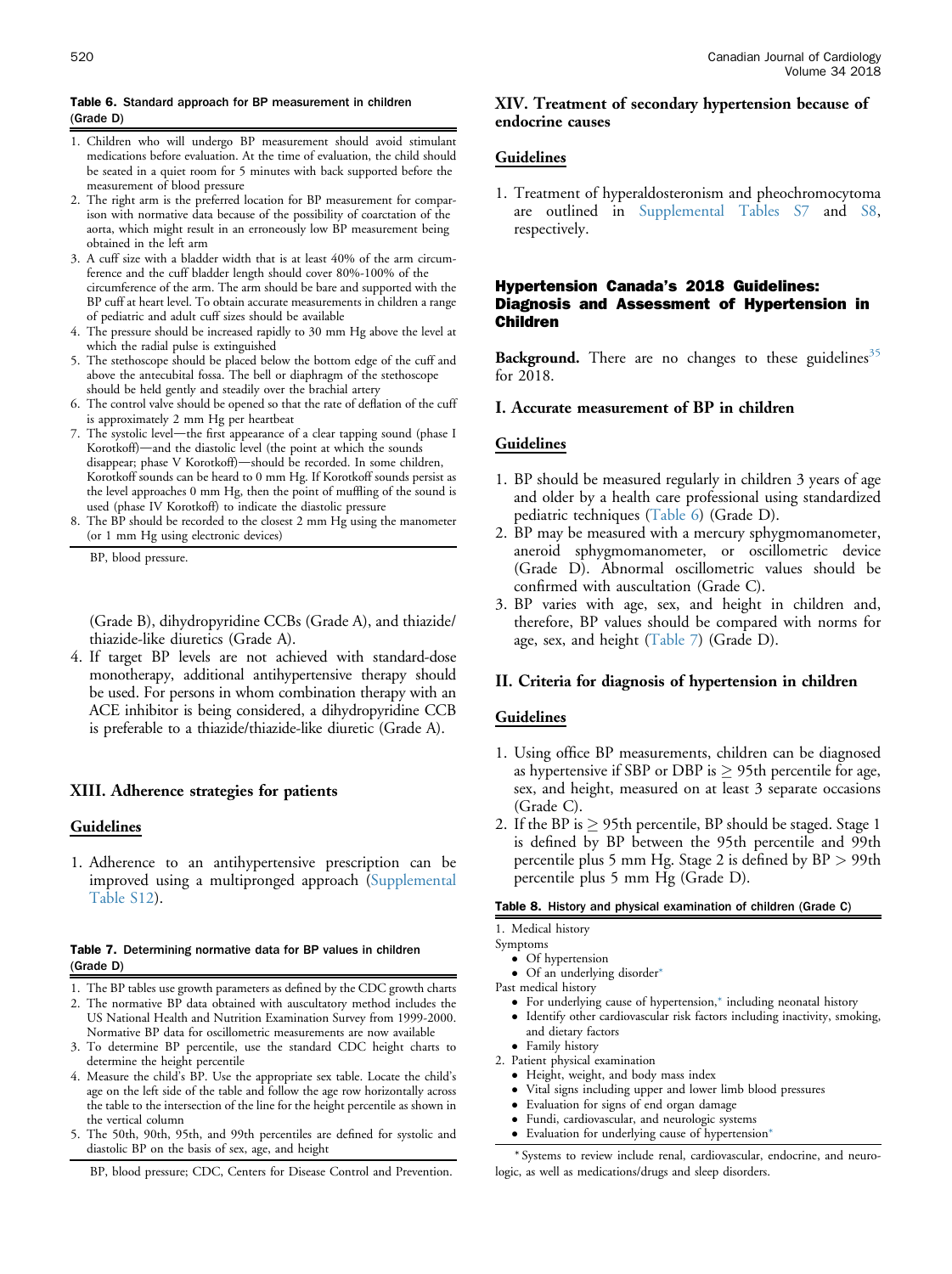#### <span id="page-15-0"></span>Table 9. Suggested schema to classify BP in children

| Classification                 | Office BP              | Mean ambulatory SBP or DBP during<br>wake or sleep period, or both | SBP or DBP load, % |
|--------------------------------|------------------------|--------------------------------------------------------------------|--------------------|
| White coat hypertension        | $\geq$ 95th percentile | $<$ 95th percentile                                                | $<$ 25             |
| Masked hypertension            | $<$ 95th percentile    | $\geq$ 95th percentile                                             | > 25               |
| Ambulatory hypertension        | $\geq$ 95th percentile | $>$ 95th percentile                                                | $25-50$            |
| Severe ambulatory hypertension | $>$ 95th percentile    | $>$ 95th percentile                                                | > 50               |

BP, blood pressure; DBP, diastolic BP; SBP, systolic BP.

- i. If BP is stage 1, BP measurements should be repeated on 2 more occasions within 1 month; if hypertension is confirmed, evaluation (as described in section IV. Routine Laboratory Tests for the Investigation of Children With Hypertension) $35$  and/or appropriate referral should be initiated within 1 month, or both (Grade D).
- ii. If BP is stage 2, prompt referral should be made for evaluation and therapy (Grade C).
- 3. All children with suspected or confirmed hypertension should undergo a hypertension-focused history and physical evaluation [\(Table 8\)](#page-14-0) (Grade C).

# III. Assessment of overall cardiovascular risk in hypertensive children

# Guidelines

1. Cardiovascular risk factors should be assessed in hypertensive children (Grade C).

## IV. Routine laboratory tests for the investigation of children with hypertension

# Guidelines

- 1. Routine tests that should be performed for the investigation of all children with hypertension include:
	- i. Blood chemistry (sodium, potassium, chloride, total  $CO<sub>2</sub>$ , and creatinine) (Grade D);
	- ii. Urinalysis (Grade D);
	- iii. Renal ultrasound (Grade D).
- 2. Routine laboratory tests that should be performed for the assessment of cardiovascular risk in all children with hypertension include the following:
	- i. Fasting blood glucose (Grade C);
	- ii. Serum total cholesterol and high-density lipoprotein cholesterol, low-density lipoprotein cholesterol, and triglycerides (Grade C).

Table 10. Comparison of Hypertension Canada's 2018 pediatric and adult guidelines for BP measurement, hypertension diagnosis, assessment, and treatment

|             | Pediatric guidelines                                                                                                                                                                                                                                                                                                                                                                                         | Adult guidelines                                                                                                                                                                                                                                                                                                                                                                                  |
|-------------|--------------------------------------------------------------------------------------------------------------------------------------------------------------------------------------------------------------------------------------------------------------------------------------------------------------------------------------------------------------------------------------------------------------|---------------------------------------------------------------------------------------------------------------------------------------------------------------------------------------------------------------------------------------------------------------------------------------------------------------------------------------------------------------------------------------------------|
| Measurement | • Use standardized pediatric techniques and validated equipment<br>(Table 6)<br>• Oscillometric<br>auscultation method<br>device or<br>for<br>initial<br>measurement<br>• Elevated oscillometric values should be confirmed with auscultation<br>• BP values should be compared with norms on the basis of age, sex,<br>and height (Table 7)<br>• ABPM should be guided by experts in pediatric hypertension | · Use standardized measurement techniques and vali-<br>dated equipment<br>• Oscillometric devices are preferred over auscultation.<br>Automated office BP is the preferred method of per-<br>forming in-office BP measurement<br>• Elevated office BP measurements should be confirmed<br>with out-of-office BP measurements including ABPM<br>(preferable) or home BP monitoring where available |
| Diagnosis   | • Diagnose according to BP percentile on the basis of norms for age,<br>sex, and height and:<br>• Level of BP elevation<br>• Number of visits/measurements<br>• See Diagnosis and Assessment section II. Criteria for Diagnosis of<br>Hypertension in Children                                                                                                                                               | • Diagnose according to absolute BP value according to:<br>• Level of BP elevation<br>• Number of visits/measurements<br>• Method of BP measurement<br>• See Figure 1                                                                                                                                                                                                                             |
| Assessment  | • History and physical examination<br>• Cardiovascular risk factor assessment<br>• Routine investigations for:<br>• Secondary causes of hypertension<br>Cardiovascular risk factors<br>• Target organ damage                                                                                                                                                                                                 | • History and physical examination<br>• Cardiovascular risk factor assessment<br>• Routine investigations for:<br>• Secondary causes of hypertension<br>Cardiovascular risk factors<br>• Target organ damage                                                                                                                                                                                      |
| Management  | • Dietary education and increased physical activity<br>• Initial pharmacologic therapy for primary hypertension is mono-<br>therapy with choice of ACE inhibitor, ARB, or CCB<br>• If BP is not controlled with monotherapy, refer to an expert in<br>pediatric hypertension                                                                                                                                 | · Dietary education, increased physical activity, alcohol<br>limitation, and stress management<br>· Initial pharmacologic therapy with either thiazide/<br>thiazide-like diuretic, β-blocker, ACE inhibitor, ARB,<br>or CCB monotherapy or single-pill combination with<br>ACE inhibitor and CCB, ARB and CCB, or ACE<br>inhibitor/ARB with diuretic*                                             |

ABPM, ambulatory blood pressure monitoring; ACE, angiotensin-converting enzyme; ARB, angiotensin receptor blocker; BP, blood pressure; CCB, calcium channel blocker.

\* For adults with diastolic with or without systolic hypertension, without compelling indications for specific agents.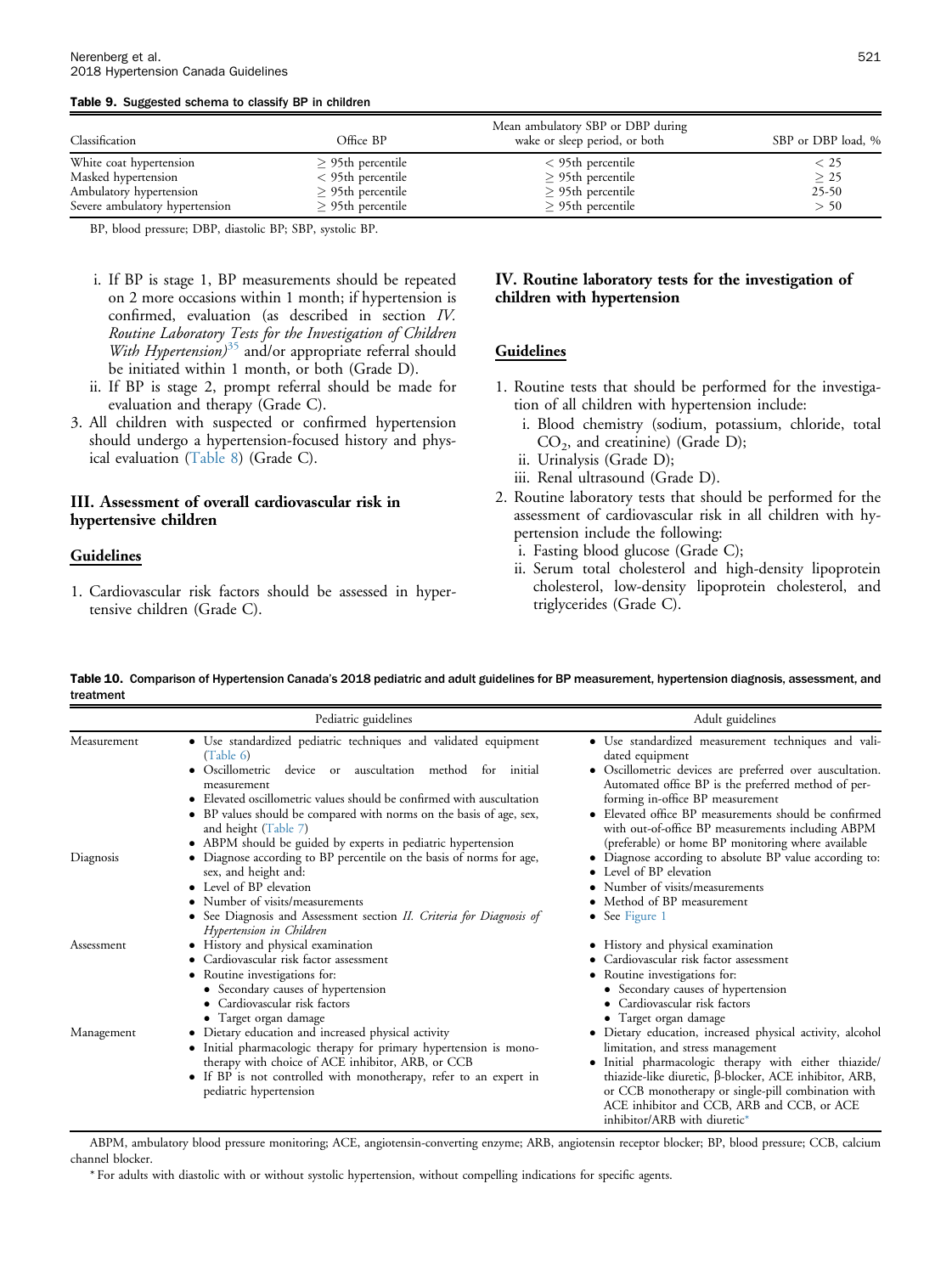- 3. Routine tests that should be performed for the assessment of target organ damage in all children with hypertension include:
	- i. Echocardiogram (Grade C);
	- ii. Retinal examination (Grade C);
	- iii. Albumin/creatinine ratio (first morning) (Grade D).

# V. Ambulatory BP measurement in children

# **Guidelines**

- 1. For children with elevated office BP readings, ambulatory BP monitoring should be guided by a physician with expertise in pediatric hypertension; ambulatory BP monitoring is useful to classify BP ([Table 9\)](#page-15-0) (Grade C).
- 2. Physicians should use only ambulatory BP monitoring devices that have been validated independently in children using established protocols. A standard approach to obtaining ambulatory BP monitoring readings should be used ([Supplemental Table S13](#page-19-0)) (Grade D).
- 3. Ambulatory BP monitoring levels should be interpreted with appropriate pediatric normative data for children 5 years of age or older or height of  $\geq 120$  cm (Grade D).

# VI. Role of echocardiography

## Guidelines

- 1. Routine echocardiographic evaluation in children with confirmed hypertension is recommended (Grade D).
- 2. The echocardiographic assessment should include measurements of left ventricular mass index, systolic and diastolic left ventricular function, and evaluation of the aortic arch (Grade D).

## Hypertension Canada's 2018 Guidelines: Prevention and Treatment of Hypertension in Children

There are no changes to these guidelines<sup>[36](#page-18-0)</sup> for 2018.

## I. Health behaviour management

## Guidelines

- 1. Height and weight should be measured and body mass index calculated for all children at routine health visits (Grade D).
- 2. Achieving a healthy body weight (body mass index percentile  $<$  85%) is recommended for nonhypertensive individuals to prevent hypertension and for hypertensive children to reduce BP (Grade C).
- 3. A comprehensive approach should include dietary education and increased physical activity (Grade C).

# II. Indications for drug therapy for children with hypertension

# Guidelines

1. Pharmacological therapy should be initiated when patients have:

- i. Symptomatic hypertension (Grade D);
- ii. Hypertensive target organ damage (Grade C);
- iii. Stage 2 hypertension (Grade D);
- iv.  $BP \geq 90$ th percentile associated with diabetes mellitus type 1 or 2, chronic kidney disease, or heart failure (Grade D);
- v. Stage 1 hypertension without target organ damage that persists  $( \geq 6 \text{ months})$  despite a trial of nonpharmacologic therapy (Grade D).
- 2. In children with proven secondary hypertension, specific treatment of the underlying disease must be initiated by an expert in pediatric hypertension (Grade D).

# III. Choice of drug therapy for children with hypertension

# A. Recommendations for individuals with systolic and/or diastolic hypertension

# Guidelines

- 1. Initial therapy should be monotherapy.
	- i. Recommended monotherapy choices are:
		- a. An ACE inhibitor (Grade C);
		- b. An ARB (Grade C); or
		- c. A long-acting dihydropyridine CCB (Grade D).
	- ii. An alternate option is a  $\beta$ -blocker (Grade D) although they are less preferable because of the side effect profile in children.
	- iii. If there are adverse effects, another drug from this group should be substituted.
- 2. If BP goals are not achieved with standard-dose monotherapy for  $\geq 6$  months, children should be referred to an expert in pediatric hypertension (Grade D).
- 3. ACE inhibitors (Grade C) and ARBs (Grade D) are not recommended as first-line agents in black patients and b-blockers are not recommended as first-line agents in children with asthma, diabetes (type 1 or type 2), and highperformance athletes (Grade D).

# IV. Goals of therapy for children with hypertension

# **Guidelines**

- 1. The treatment goal is office BP (systolic and diastolic) < 95th percentile (Grade D). The goal for ambulatory BP monitoring is BP (systolic and diastolic)  $<$  95th percentile (Grade D).
- 2. For patients with risk factors or target organ damage the goal is BP (systolic and diastolic) < 90th percentile (Grade D).

## Summary/Future Directions

These guidelines are a summary of the best available evidence to guide clinicians in the measurement, diagnosis, and treatment of hypertension in adults and children (key similarities and differences are summarized in [Table 10](#page-15-0)). The next update for Hypertension Canada's guideline is planned for 2020 to allow for optimal dissemination of the 2018 guidelines although literature searches will be continued on an annual basis. New evidence identified as being "practice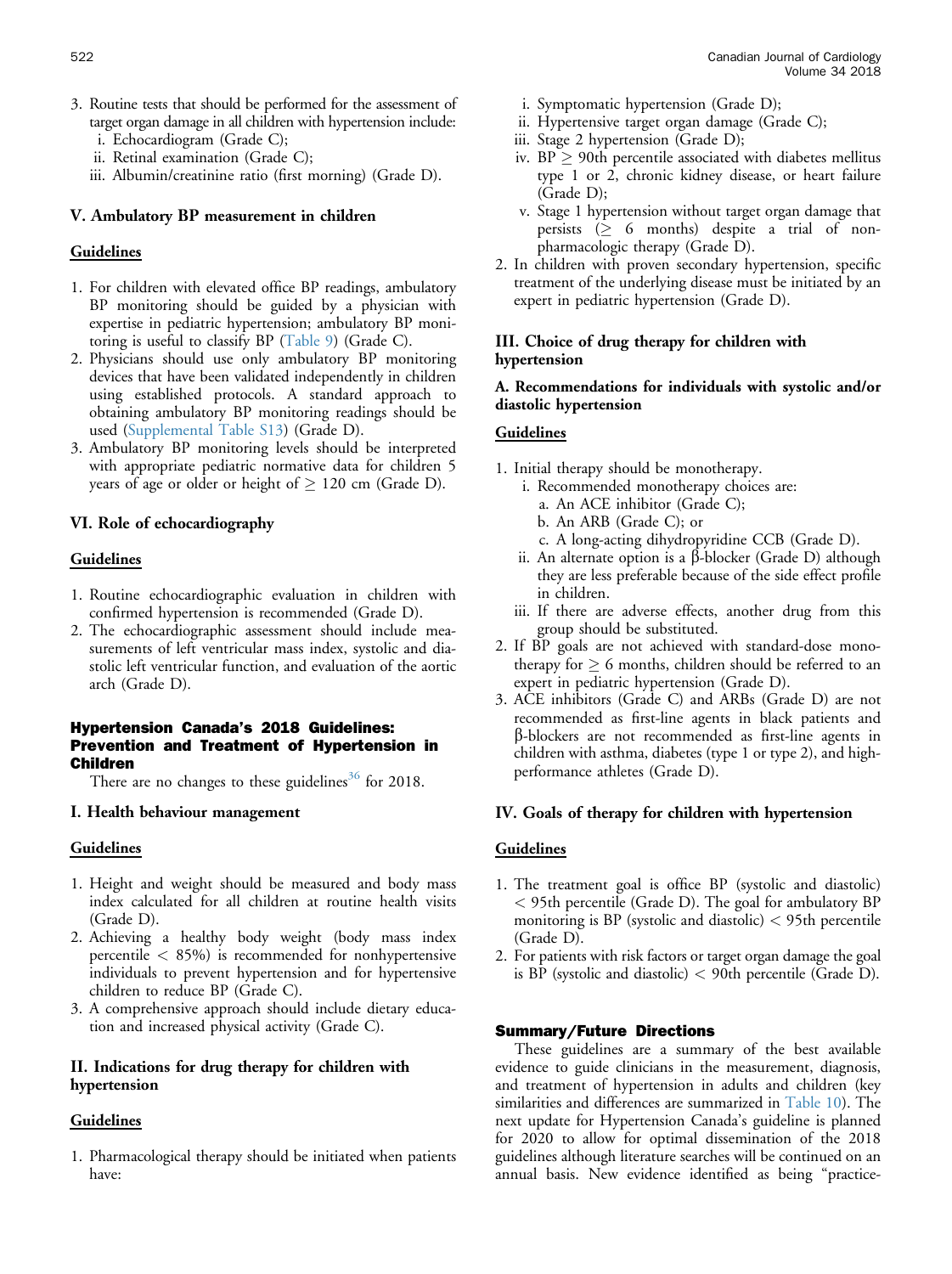<span id="page-17-0"></span>changing" for clinicians (ie, associated with a strong reduction in cardiovascular events or mortality, or a substantial reduction in resource utilization) will be brought forward for an interim update to ensure timely implementation of important evidence. Priorities identified for the development of new guidelines in 2020 include, among others, the management of resistant hypertension (ie, uncontrolled BP despite the use of  $\geq$  3 antihypertensive agents of different classes including a diuretic, or controlled BP with  $\geq 4$  agents),<sup>[70-73](#page-19-0)</sup> as well as updates on BP measurement methods and follow-up, and diagnosis of masked hypertension.

#### Implementation

Implementation and dissemination of the guidelines is a priority for Hypertension Canada. Many strategies are used to reach a variety of providers who care for patients with hypertension. Efforts include knowledge exchange forums, targeted educational materials for primary care providers and patients, "Train the Trainer" teaching sessions, as well as slide kits and summary documents, which are freely available online in French and English ([www.hypertension.ca\)](http://www.hypertension.ca). Hypertension Canada receives feedback from end users to continually improve guideline processes and content. The Research and Evaluation Committee conducts hypertension surveillance studies and reviews existing Canadian health surveys to identify gaps between current and best practices.

#### Acknowledgements

Hypertension Canada thanks Ms Angela Eady for assistance with the literature searches. We sincerely thank Ms Susan Carter for providing technical assistance with the manuscript and administrative support of the process and committee.

#### Funding Sources

Activities of the HCGC are supported by Hypertension Canada. The members of the HCGC are unpaid volunteers who contribute their time and expertise to the annual development and dissemination of the Hypertension Canada guidelines. To maintain professional credibility of the content, the process for the development of the guidelines is fully independent and free from external influence. External partners assist with the dissemination of the approved guidelines.

#### **Disclosures**

Please see [Supplemental Appendix S2](#page-19-0) for a complete list of disclosures.

#### References

- 1. Statistics Canada. Blood pressure of children and youth, 2012 to 2013. Available at: [http://www.statcan.gc.ca/pub/82-625-x/2014001/article/](http://www.statcan.gc.ca/pub/82-625-x/2014001/article/14102-eng.htm) [14102-eng.htm.](http://www.statcan.gc.ca/pub/82-625-x/2014001/article/14102-eng.htm) Accessed December 31, 2017.
- 2. Public Health Agency of Canada. Canadian Chronic Disease Indicators. Available at: <https://infobase.phac-aspc.gc.ca/ccdi-imcc/index-en.aspx>. Accessed December 29, 2017.
- 3. [Padwal RS, Bienek A, McAlister FA, Campbell NR. Outcomes Research](http://refhub.elsevier.com/S0828-282X(18)30183-1/sref3) [Task Force of the Canadian Hypertension Education Program.](http://refhub.elsevier.com/S0828-282X(18)30183-1/sref3)
- 4. [Shi Y, de Groh M, Morrison H. Increasing blood pressure and its asso](http://refhub.elsevier.com/S0828-282X(18)30183-1/sref4)[ciated factors in Canadian children and adolescents from the Canadian](http://refhub.elsevier.com/S0828-282X(18)30183-1/sref4) [Health Measures Survey. BMC Public Health 2012;12:388](http://refhub.elsevier.com/S0828-282X(18)30183-1/sref4).
- 5. [Kannel WB. Blood pressure as a cardiovascular risk factor: prevention and](http://refhub.elsevier.com/S0828-282X(18)30183-1/sref5) [treatment. JAMA 1996;275:1571-6.](http://refhub.elsevier.com/S0828-282X(18)30183-1/sref5)
- 6. [Yusuf S, Hawkins S, Ounpuu S, et al. Effect of potentially modi](http://refhub.elsevier.com/S0828-282X(18)30183-1/sref6)fiable risk [factors associated with myocardial infarction in 52 countries \(the](http://refhub.elsevier.com/S0828-282X(18)30183-1/sref6) [INTERHEART study\): case-control study. Lancet 2004;364:937-52](http://refhub.elsevier.com/S0828-282X(18)30183-1/sref6).
- 7. [Feldman RD, Campbell N, Larochelle P, et al. 1999 Canadian recom](http://refhub.elsevier.com/S0828-282X(18)30183-1/sref7)[mendations for the management of hypertension. Task Force for the](http://refhub.elsevier.com/S0828-282X(18)30183-1/sref7) [Development of the 1999 Canadian Recommendations for the Man](http://refhub.elsevier.com/S0828-282X(18)30183-1/sref7)[agement of Hypertension. CMAJ 1999;161\(suppl 12\):S1-17](http://refhub.elsevier.com/S0828-282X(18)30183-1/sref7).
- 8. [McAlister FA, Wilkins K, Joffres M, et al. Changes in the rates of](http://refhub.elsevier.com/S0828-282X(18)30183-1/sref8) [awareness, treatment and control of hypertension in Canada over the past](http://refhub.elsevier.com/S0828-282X(18)30183-1/sref8) [two decades. CMAJ 2011;183:1007-13.](http://refhub.elsevier.com/S0828-282X(18)30183-1/sref8)
- 9. [Zarnke KB, Levine M, McAlister FA, et al. The 2000 Canadian rec](http://refhub.elsevier.com/S0828-282X(18)30183-1/sref9)[ommendations for the management of hypertension: part two](http://refhub.elsevier.com/S0828-282X(18)30183-1/sref9)-[diagnosis](http://refhub.elsevier.com/S0828-282X(18)30183-1/sref9) [and assessment of people with high blood pressure. Can J Cardiol](http://refhub.elsevier.com/S0828-282X(18)30183-1/sref9) [2001;17:1249-63](http://refhub.elsevier.com/S0828-282X(18)30183-1/sref9).
- 10. [Zarnke KB, McAlister FA, Campbell NR, et al. The 2001 Canadian](http://refhub.elsevier.com/S0828-282X(18)30183-1/sref10) [recommendations for the management of hypertension: part one](http://refhub.elsevier.com/S0828-282X(18)30183-1/sref10)[assessment for diagnosis, cardiovascular risk, causes and lifestyle modi](http://refhub.elsevier.com/S0828-282X(18)30183-1/sref10)fi[cation. Can J Cardiol 2002;18:604-24](http://refhub.elsevier.com/S0828-282X(18)30183-1/sref10).
- 11. [McAlister FA, Zarnke KB, Campbell NR, et al. The 2001 Canadian](http://refhub.elsevier.com/S0828-282X(18)30183-1/sref11) [recommendations for the management of hypertension: part two](http://refhub.elsevier.com/S0828-282X(18)30183-1/sref11)[therapy. Can J Cardiol 2002;18:625-41](http://refhub.elsevier.com/S0828-282X(18)30183-1/sref11).
- 12. [Canadian Hypertension Education Program. The Canadian recommen](http://refhub.elsevier.com/S0828-282X(18)30183-1/sref12)[dations for the management of hypertension. CPJ 2003;136:45-52](http://refhub.elsevier.com/S0828-282X(18)30183-1/sref12).
- 13. [Hemmelgarn BR, Zarnke KB, Campbell NR, et al. The 2004 Canadian](http://refhub.elsevier.com/S0828-282X(18)30183-1/sref13) [Hypertension Education Program recommendations for the management](http://refhub.elsevier.com/S0828-282X(18)30183-1/sref13) [of hypertension: part I](http://refhub.elsevier.com/S0828-282X(18)30183-1/sref13)-[blood pressure measurement, diagnosis and](http://refhub.elsevier.com/S0828-282X(18)30183-1/sref13) [assessment of risk. Can J Cardiol 2004;20:31-40](http://refhub.elsevier.com/S0828-282X(18)30183-1/sref13).
- 14. [Khan NA, McAlister FA, Campbell NR, et al. The 2004 Canadian](http://refhub.elsevier.com/S0828-282X(18)30183-1/sref14) [recommendations for the management of hypertension: part II](http://refhub.elsevier.com/S0828-282X(18)30183-1/sref14)-[therapy.](http://refhub.elsevier.com/S0828-282X(18)30183-1/sref14) [Can J Cardiol 2004;20:41-54.](http://refhub.elsevier.com/S0828-282X(18)30183-1/sref14)
- 15. [Touyz RM, Campbell N, Logan A, Gledhill N, Petrella R, Padwal R.](http://refhub.elsevier.com/S0828-282X(18)30183-1/sref15) [The 2004 Canadian recommendations for the management of hyper](http://refhub.elsevier.com/S0828-282X(18)30183-1/sref15)[tension: part III](http://refhub.elsevier.com/S0828-282X(18)30183-1/sref15)-lifestyle modifi[cations to prevent and control hyper](http://refhub.elsevier.com/S0828-282X(18)30183-1/sref15)[tension. Can J Cardiol 2004;20:55-9.](http://refhub.elsevier.com/S0828-282X(18)30183-1/sref15)
- 16. [Hemmelgarn BR, McAllister FA, Myers MG, et al. The 2005 Canadian](http://refhub.elsevier.com/S0828-282X(18)30183-1/sref16) [Hypertension Education Program recommendations for the management](http://refhub.elsevier.com/S0828-282X(18)30183-1/sref16) [of hypertension: part 1- blood pressure measurement, diagnosis and](http://refhub.elsevier.com/S0828-282X(18)30183-1/sref16) [assessment of risk. Can J Cardiol 2005;21:645-56](http://refhub.elsevier.com/S0828-282X(18)30183-1/sref16).
- 17. [Khan NA, McAlister FA, Lewanczuk RZ, et al. The 2005 Canadian](http://refhub.elsevier.com/S0828-282X(18)30183-1/sref17) [Hypertension Education Program recommendations for the management](http://refhub.elsevier.com/S0828-282X(18)30183-1/sref17) [of hypertension: part II - therapy. Can J Cardiol 2005;21:657-72.](http://refhub.elsevier.com/S0828-282X(18)30183-1/sref17)
- 18. [Hemmelgarn BR, McAlister FA, Grover S, et al. The 2006 Canadian](http://refhub.elsevier.com/S0828-282X(18)30183-1/sref18) [Hypertension Education Program recommendations for the management](http://refhub.elsevier.com/S0828-282X(18)30183-1/sref18) [of hypertension: part I](http://refhub.elsevier.com/S0828-282X(18)30183-1/sref18)-[blood pressure measurement, diagnosis and](http://refhub.elsevier.com/S0828-282X(18)30183-1/sref18) [assessment of risk. Can J Cardiol 2006;22:573-81](http://refhub.elsevier.com/S0828-282X(18)30183-1/sref18).
- 19. [Khan NA, McAlister FA, Rabkin SW, et al. The 2006 Canadian Hy](http://refhub.elsevier.com/S0828-282X(18)30183-1/sref19)[pertension Education Program recommendations for the management of](http://refhub.elsevier.com/S0828-282X(18)30183-1/sref19) [hypertension: part II - therapy. Can J Cardiol 2006;22:583-93](http://refhub.elsevier.com/S0828-282X(18)30183-1/sref19).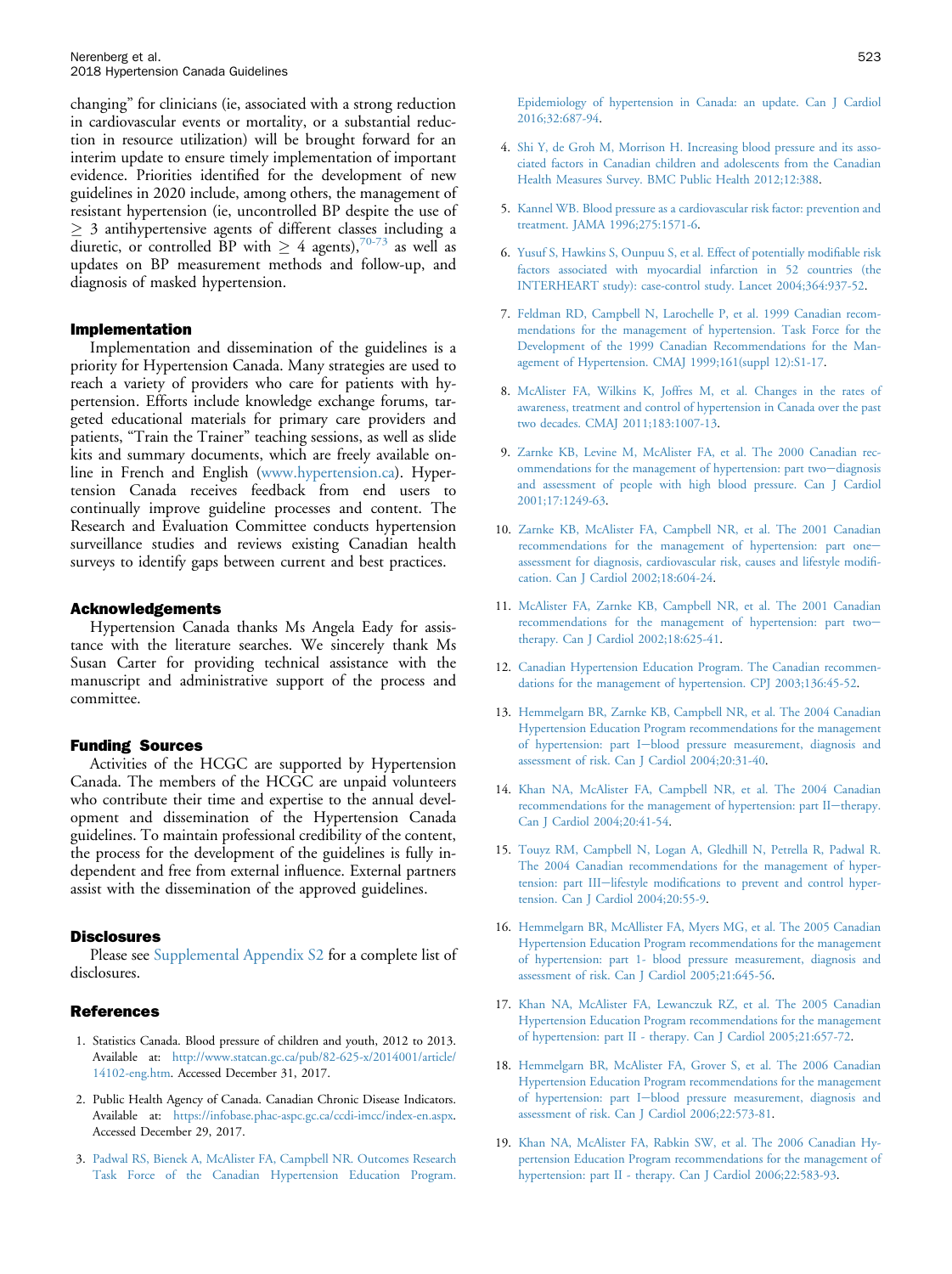- <span id="page-18-0"></span>20. [Padwal RS, Hemmelgarn BR, McAlister FA, et al. The 2007 Canadian](http://refhub.elsevier.com/S0828-282X(18)30183-1/sref20) [Hypertension Education Program recommendations for the management](http://refhub.elsevier.com/S0828-282X(18)30183-1/sref20) [of hypertension: part 1- blood pressure measurement, diagnosis and](http://refhub.elsevier.com/S0828-282X(18)30183-1/sref20) [assessment of risk. Can J Cardiol 2007;23:529-38](http://refhub.elsevier.com/S0828-282X(18)30183-1/sref20).
- 21. [Khan NA, Hemmelgarn B, Padwal R, et al. The 2007 Canadian Hy](http://refhub.elsevier.com/S0828-282X(18)30183-1/sref21)[pertension Education Program recommendations for the management of](http://refhub.elsevier.com/S0828-282X(18)30183-1/sref21) [hypertension: part 2-therapy. Can J Cardiol 2007;23:539-50.](http://refhub.elsevier.com/S0828-282X(18)30183-1/sref21)
- 22. [Padwal RS, Hemmelgarn BR, Khan NA, et al. The 2008 Canadian](http://refhub.elsevier.com/S0828-282X(18)30183-1/sref22) [Hypertension Education Program recommendations for the management](http://refhub.elsevier.com/S0828-282X(18)30183-1/sref22) [of hypertension: part 1-blood pressure measurement, diagnosis and](http://refhub.elsevier.com/S0828-282X(18)30183-1/sref22) [assessment of risk. Can J Cardiol 2008;24:455-63](http://refhub.elsevier.com/S0828-282X(18)30183-1/sref22).
- 23. [Khan NA, Hemmelgarn B, Herman RJ, et al. The 2008 Canadian](http://refhub.elsevier.com/S0828-282X(18)30183-1/sref23) [Hypertension Education Program recommendations for the management](http://refhub.elsevier.com/S0828-282X(18)30183-1/sref23) [of hypertension: part 2-therapy. Can J Cardiol 2008;24:465-75](http://refhub.elsevier.com/S0828-282X(18)30183-1/sref23).
- 24. [Padwal RS, Hemmelgarn BR, Khan NA, et al. The 2009 Canadian](http://refhub.elsevier.com/S0828-282X(18)30183-1/sref24) [Hypertension Education Program recommendations for the management](http://refhub.elsevier.com/S0828-282X(18)30183-1/sref24) [of hypertension: part 1](http://refhub.elsevier.com/S0828-282X(18)30183-1/sref24)-[blood pressure measurement, diagnosis and](http://refhub.elsevier.com/S0828-282X(18)30183-1/sref24) [assessment of risk. Can J Cardiol 2009;25:279-86](http://refhub.elsevier.com/S0828-282X(18)30183-1/sref24).
- 25. [Khan NA, Hemmelgarn B, Herman RJ, et al. The 2009 Canadian](http://refhub.elsevier.com/S0828-282X(18)30183-1/sref25) [Hypertension Education Program recommendations for the management](http://refhub.elsevier.com/S0828-282X(18)30183-1/sref25) [of hypertension: part 2](http://refhub.elsevier.com/S0828-282X(18)30183-1/sref25)-[therapy. Can J Cardiol 2009;25:287-98.](http://refhub.elsevier.com/S0828-282X(18)30183-1/sref25)
- 26. [Quinn RR, Hemmelgarn BR, Padwal RS, et al. The 2010 Canadian](http://refhub.elsevier.com/S0828-282X(18)30183-1/sref26) [Hypertension Education Program recommendations for the management](http://refhub.elsevier.com/S0828-282X(18)30183-1/sref26) [of hypertension: part I - blood pressure measurement, diagnosis and](http://refhub.elsevier.com/S0828-282X(18)30183-1/sref26) [assessment of risk. Can J Cardiol 2010;26:241-8](http://refhub.elsevier.com/S0828-282X(18)30183-1/sref26).
- 27. [Hackam DG, Khan NA, Hemmelgarn BR, et al. The 2010 Canadian](http://refhub.elsevier.com/S0828-282X(18)30183-1/sref27) [Hypertension Education Program recommendations for the management](http://refhub.elsevier.com/S0828-282X(18)30183-1/sref27) [of hypertension: part 2-therapy. Can J Cardiol 2010;26:249-58](http://refhub.elsevier.com/S0828-282X(18)30183-1/sref27).
- 28. [Rabi DM, Daskalopoulou SS, Padwal RS, et al. The 2011 Canadian](http://refhub.elsevier.com/S0828-282X(18)30183-1/sref28) [Hypertension Education Program recommendations for the management](http://refhub.elsevier.com/S0828-282X(18)30183-1/sref28) [of hypertension: blood pressure measurement, diagnosis, assessment of](http://refhub.elsevier.com/S0828-282X(18)30183-1/sref28) [risk, and therapy. Can J Cardiol 2011;27:415-33.](http://refhub.elsevier.com/S0828-282X(18)30183-1/sref28)
- 29. [Daskalopoulou SS, Khan NA, Quinn RR, et al. The 2012 Canadian](http://refhub.elsevier.com/S0828-282X(18)30183-1/sref29) [hypertension education program recommendations for the management](http://refhub.elsevier.com/S0828-282X(18)30183-1/sref29) [of hypertension: blood pressure measurement, diagnosis, assessment of](http://refhub.elsevier.com/S0828-282X(18)30183-1/sref29) [risk, and therapy. Can J Cardiol 2012;28:270-87.](http://refhub.elsevier.com/S0828-282X(18)30183-1/sref29)
- 30. [Hackam DG, Quinn RR, Ravani P, et al. The 2013 Canadian Hyper](http://refhub.elsevier.com/S0828-282X(18)30183-1/sref30)[tension Education Program recommendations for blood pressure mea](http://refhub.elsevier.com/S0828-282X(18)30183-1/sref30)[surement, diagnosis, assessment of risk, prevention, and treatment of](http://refhub.elsevier.com/S0828-282X(18)30183-1/sref30) [hypertension. Can J Cardiol 2013;29:528-42.](http://refhub.elsevier.com/S0828-282X(18)30183-1/sref30)
- 31. [Dasgupta K, Quinn RR, Zarnke KB, et al. The 2014 Canadian Hy](http://refhub.elsevier.com/S0828-282X(18)30183-1/sref31)[pertension Education Program recommendations for blood pressure](http://refhub.elsevier.com/S0828-282X(18)30183-1/sref31) [measurement, diagnosis, assessment of risk, prevention, and treatment of](http://refhub.elsevier.com/S0828-282X(18)30183-1/sref31) [hypertension. Can J Cardiol 2014;30:485-501.](http://refhub.elsevier.com/S0828-282X(18)30183-1/sref31)
- 32. [Daskalopoulou SS, Rabi DM, Zarnke KB, et al. The 2015 Canadian](http://refhub.elsevier.com/S0828-282X(18)30183-1/sref32) [Hypertension Education Program recommendations for blood pressure](http://refhub.elsevier.com/S0828-282X(18)30183-1/sref32) [measurement, diagnosis, assessment of risk, prevention, and treatment of](http://refhub.elsevier.com/S0828-282X(18)30183-1/sref32) [hypertension. Can J Cardiol 2015;31:549-68.](http://refhub.elsevier.com/S0828-282X(18)30183-1/sref32)
- 33. [Leung AA, Nerenberg K, Daskalopoulou SS, et al. Hypertension Cana](http://refhub.elsevier.com/S0828-282X(18)30183-1/sref33)da'[s 2016 Canadian Hypertension Education Program guidelines for](http://refhub.elsevier.com/S0828-282X(18)30183-1/sref33) [blood pressure measurement, diagnosis, assessment of risk, prevention,](http://refhub.elsevier.com/S0828-282X(18)30183-1/sref33) [and treatment of hypertension. Can J Cardiol 2016;32:569-88.](http://refhub.elsevier.com/S0828-282X(18)30183-1/sref33)
- 34. [Leung AA, Daskalopoulou SS, Dasgupta K, et al. Hypertension Canada](http://refhub.elsevier.com/S0828-282X(18)30183-1/sref34)'s [2017 Guidelines for diagnosis, risk assessment, prevention, and treatment](http://refhub.elsevier.com/S0828-282X(18)30183-1/sref34) [of hypertension in adults. Can J Cardiol 2017;33:557-76](http://refhub.elsevier.com/S0828-282X(18)30183-1/sref34).
- 35. [Harris KC, Benoit G, Dionne J, et al. Hypertension Canada](http://refhub.elsevier.com/S0828-282X(18)30183-1/sref35)'s 2016 [Canadian Hypertension Education Program guidelines for blood pressure](http://refhub.elsevier.com/S0828-282X(18)30183-1/sref35)

[measurement, diagnosis, and assessment of risk of pediatric hypertension.](http://refhub.elsevier.com/S0828-282X(18)30183-1/sref35) [Can J Cardiol 2016;32:589-97.](http://refhub.elsevier.com/S0828-282X(18)30183-1/sref35)

- 36. [Dionne JM, Harris KC, Benoit G, et al. Hypertension Canada](http://refhub.elsevier.com/S0828-282X(18)30183-1/sref36)'s 2017 [guidelines for the diagnosis, assessment, prevention, and treatment of](http://refhub.elsevier.com/S0828-282X(18)30183-1/sref36) [pediatric hypertension. Can J Cardiol 2017;33:577-85.](http://refhub.elsevier.com/S0828-282X(18)30183-1/sref36)
- 37. [Rabi DM. Barriers to patient-centered care in hypertension. Can J](http://refhub.elsevier.com/S0828-282X(18)30183-1/sref37) [Cardiol 2017;33:586-90](http://refhub.elsevier.com/S0828-282X(18)30183-1/sref37).
- 38. [Brouwers MC, Kho ME, Browman GP, et al. AGREE II: advancing](http://refhub.elsevier.com/S0828-282X(18)30183-1/sref38) [guideline development, reporting and evaluation in health care. CMAJ](http://refhub.elsevier.com/S0828-282X(18)30183-1/sref38) [2010;182:E839-42](http://refhub.elsevier.com/S0828-282X(18)30183-1/sref38).
- 39. [Doshi H, Weder AB, Bard RL, Brook RD. Does](http://refhub.elsevier.com/S0828-282X(18)30183-1/sref39) "hidden undercuffing" [occur among obese patients? Effect of arm sizes and other predictors of](http://refhub.elsevier.com/S0828-282X(18)30183-1/sref39) [the difference between wrist and upper arm blood pressures. J Clin](http://refhub.elsevier.com/S0828-282X(18)30183-1/sref39) [Hypertens \(Greenwich\) 2010;12:82-8](http://refhub.elsevier.com/S0828-282X(18)30183-1/sref39).
- 40. [Irving G, Holden J, Stevens R, McManus RJ. Which cuff should I use?](http://refhub.elsevier.com/S0828-282X(18)30183-1/sref40) [Indirect blood pressure measurement for the diagnosis of hypertension in](http://refhub.elsevier.com/S0828-282X(18)30183-1/sref40) [patients with obesity: a diagnostic accuracy review. BMJ Open 2016;6:](http://refhub.elsevier.com/S0828-282X(18)30183-1/sref40) [e012429.](http://refhub.elsevier.com/S0828-282X(18)30183-1/sref40)
- 41. [Kallioinen N, Hill A, Horswill MS, Ward HE, Watson MO. Sources of](http://refhub.elsevier.com/S0828-282X(18)30183-1/sref41) [inaccuracy in the measurement of adult patients](http://refhub.elsevier.com/S0828-282X(18)30183-1/sref41)' resting blood pressure in [clinical settings: a systematic review. J Hypertens 2017;35:421-41](http://refhub.elsevier.com/S0828-282X(18)30183-1/sref41).
- 42. [Rinfret F, Cloutier L, Wistaff R, et al. Comparison of different auto](http://refhub.elsevier.com/S0828-282X(18)30183-1/sref42)mated offi[ce blood pressure measurement devices: evidence of](http://refhub.elsevier.com/S0828-282X(18)30183-1/sref42) [nonequivalence and clinical implications. Can J Cardiol 2017;33:](http://refhub.elsevier.com/S0828-282X(18)30183-1/sref42) [1639-44.](http://refhub.elsevier.com/S0828-282X(18)30183-1/sref42)
- 43. [Myers MG. Automated blood pressure measurement in routine clinical](http://refhub.elsevier.com/S0828-282X(18)30183-1/sref43) [practice. Blood Press Monit 2006;11:59-62.](http://refhub.elsevier.com/S0828-282X(18)30183-1/sref43)
- 44. Rinfret F, Cloutier L, L'[Archeveque H, et al. The gap between manual](http://refhub.elsevier.com/S0828-282X(18)30183-1/sref44) and automated offi[ce blood pressure measurements results at a hyper](http://refhub.elsevier.com/S0828-282X(18)30183-1/sref44)[tension clinic. Can J Cardiol 2017;33:653-7.](http://refhub.elsevier.com/S0828-282X(18)30183-1/sref44)
- 45. [Campbell N, Culleton B, McKay D. Misclassi](http://refhub.elsevier.com/S0828-282X(18)30183-1/sref45)fication of blood pressure [by usual measurement in ambulatory physician practices. Am J Hyper](http://refhub.elsevier.com/S0828-282X(18)30183-1/sref45)[tens 2005;18:1522-7.](http://refhub.elsevier.com/S0828-282X(18)30183-1/sref45)
- 46. [Schrader J, Lüders S, Züchner C, Herbold M, Schrandt G. Practice vs](http://refhub.elsevier.com/S0828-282X(18)30183-1/sref46) [ambulatory blood pressure measurement under treatment with ramipril](http://refhub.elsevier.com/S0828-282X(18)30183-1/sref46) [\(PLUR Study\): a randomised, prospective long-term study to evaluate the](http://refhub.elsevier.com/S0828-282X(18)30183-1/sref46) benefi[ts of ABPM in patients on antihypertensive treatment. J Hum](http://refhub.elsevier.com/S0828-282X(18)30183-1/sref46) [Hypertens 2000;14:435-40](http://refhub.elsevier.com/S0828-282X(18)30183-1/sref46).
- 47. [Staessen JA, Byttebier G, Buntinx F, et al. Antihypertensive treatment](http://refhub.elsevier.com/S0828-282X(18)30183-1/sref47) [based on conventional or ambulatory blood pressure measurement: a](http://refhub.elsevier.com/S0828-282X(18)30183-1/sref47) [randomized controlled trial. JAMA 1997;278:1065-72.](http://refhub.elsevier.com/S0828-282X(18)30183-1/sref47)
- 48. [Tobe SW, Hunter K, Geerts R, Raymond N, Pylypchuk G. IMPPACT:](http://refhub.elsevier.com/S0828-282X(18)30183-1/sref48) [investigation of medical professionals and patients achieving control](http://refhub.elsevier.com/S0828-282X(18)30183-1/sref48) [together. Can J Cardiol 2008;24:205-8.](http://refhub.elsevier.com/S0828-282X(18)30183-1/sref48)
- 49. [Verberk WJ, Kroon AA, Lenders JW, et al. Self-measurement of blood](http://refhub.elsevier.com/S0828-282X(18)30183-1/sref49) [pressure at home reduces the need for antihypertensive drugs. Hyper](http://refhub.elsevier.com/S0828-282X(18)30183-1/sref49)[tension 2007;50:1019-25.](http://refhub.elsevier.com/S0828-282X(18)30183-1/sref49)
- 50. [Stergiou GS, Karpettas N, Destounis A, et al. Home blood pressure](http://refhub.elsevier.com/S0828-282X(18)30183-1/sref50) [monitoring alone vs. combined clinic and ambulatory measurements in](http://refhub.elsevier.com/S0828-282X(18)30183-1/sref50) [following treatment-induced changes in blood pressure and organ dam](http://refhub.elsevier.com/S0828-282X(18)30183-1/sref50)[age. Am J Hypertens 2014;27:184-92.](http://refhub.elsevier.com/S0828-282X(18)30183-1/sref50)
- 51. [Broege PA, James GD, Pickering TG. Management of hypertension in](http://refhub.elsevier.com/S0828-282X(18)30183-1/sref51) [the elderly using home blood pressures. Blood Press Monit 2001;6:](http://refhub.elsevier.com/S0828-282X(18)30183-1/sref51) [139-44.](http://refhub.elsevier.com/S0828-282X(18)30183-1/sref51)
- 52. [Niiranen TJ, Kantola IM, Vesalainen R, Johansson J, Ruuska MJ.](http://refhub.elsevier.com/S0828-282X(18)30183-1/sref52) [A comparison of home measurement and ambulatory monitoring of](http://refhub.elsevier.com/S0828-282X(18)30183-1/sref52)